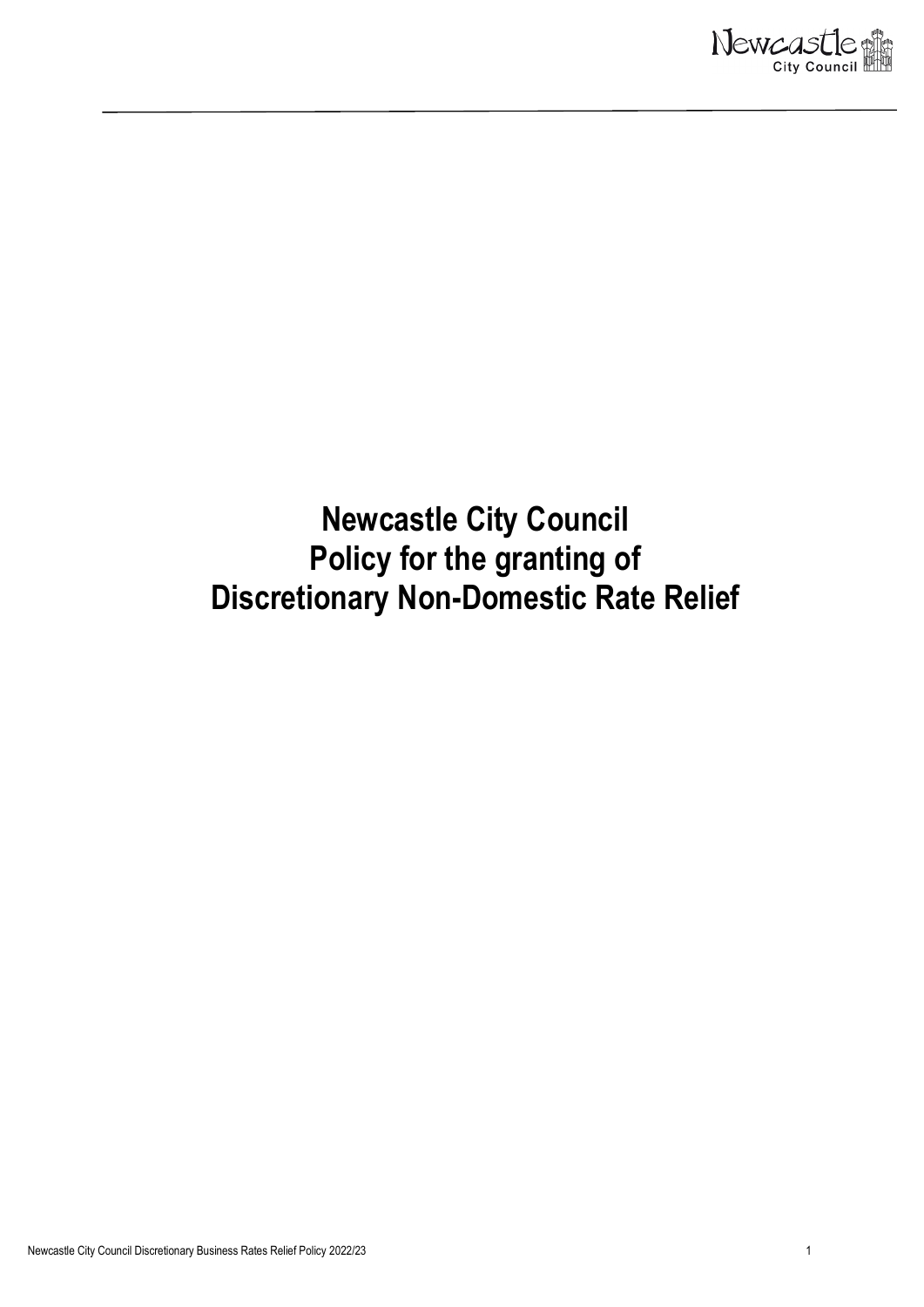### **Contents**

| 1.0 |                                                                                                            |  |
|-----|------------------------------------------------------------------------------------------------------------|--|
| 2.0 |                                                                                                            |  |
|     |                                                                                                            |  |
|     |                                                                                                            |  |
|     |                                                                                                            |  |
| 3.0 |                                                                                                            |  |
|     |                                                                                                            |  |
|     |                                                                                                            |  |
|     | The Council's approach to granting Government led Discretionary Relief schemes                             |  |
| 4.0 |                                                                                                            |  |
| 5.0 |                                                                                                            |  |
| 6.0 |                                                                                                            |  |
|     |                                                                                                            |  |
|     |                                                                                                            |  |
|     |                                                                                                            |  |
| 7.0 |                                                                                                            |  |
|     |                                                                                                            |  |
|     |                                                                                                            |  |
| 8.0 |                                                                                                            |  |
| 9.0 |                                                                                                            |  |
|     |                                                                                                            |  |
|     |                                                                                                            |  |
|     |                                                                                                            |  |
|     |                                                                                                            |  |
|     |                                                                                                            |  |
|     |                                                                                                            |  |
|     |                                                                                                            |  |
|     |                                                                                                            |  |
|     | The Council's Policy for granting discretionary relief to Mandatory Relief recipients. 17                  |  |
|     |                                                                                                            |  |
|     |                                                                                                            |  |
|     |                                                                                                            |  |
|     |                                                                                                            |  |
|     |                                                                                                            |  |
|     |                                                                                                            |  |
|     | Discretionary Relief - Non-Profit Organisations including Recreation - the Council's Policy 20             |  |
|     |                                                                                                            |  |
|     |                                                                                                            |  |
|     |                                                                                                            |  |
|     |                                                                                                            |  |
|     |                                                                                                            |  |
|     |                                                                                                            |  |
|     |                                                                                                            |  |
|     |                                                                                                            |  |
|     |                                                                                                            |  |
|     | Rural Rate Relief - Mandatory Relief recipients, the Council's Policy for granting discretionary relief 22 |  |
|     |                                                                                                            |  |
|     |                                                                                                            |  |
|     |                                                                                                            |  |
|     |                                                                                                            |  |
|     |                                                                                                            |  |
|     |                                                                                                            |  |
|     |                                                                                                            |  |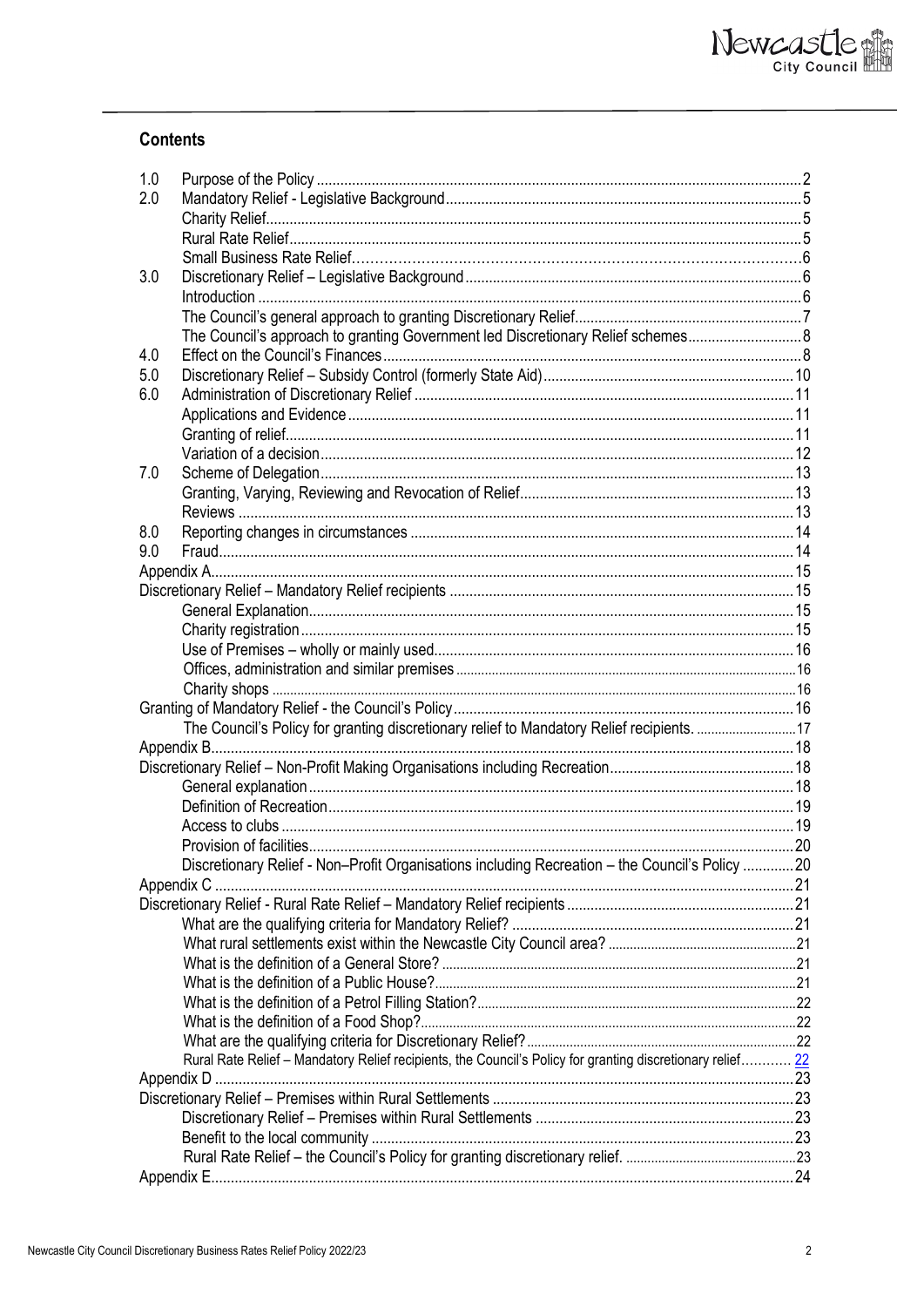# Newcastle

| Local Newspaper Relief - the Council's policy for granting discretionary relief. 25                 |  |
|-----------------------------------------------------------------------------------------------------|--|
|                                                                                                     |  |
|                                                                                                     |  |
|                                                                                                     |  |
|                                                                                                     |  |
|                                                                                                     |  |
|                                                                                                     |  |
| Supporting Small Businesses Relief - the Council's policy for granting discretionary relief27       |  |
|                                                                                                     |  |
|                                                                                                     |  |
|                                                                                                     |  |
|                                                                                                     |  |
|                                                                                                     |  |
|                                                                                                     |  |
|                                                                                                     |  |
|                                                                                                     |  |
|                                                                                                     |  |
|                                                                                                     |  |
|                                                                                                     |  |
|                                                                                                     |  |
| Discretionary Business Rate Relief Scheme- the Council's policy for granting discretionary relief30 |  |
|                                                                                                     |  |
|                                                                                                     |  |
|                                                                                                     |  |
|                                                                                                     |  |
|                                                                                                     |  |
|                                                                                                     |  |
|                                                                                                     |  |
|                                                                                                     |  |
|                                                                                                     |  |
|                                                                                                     |  |
|                                                                                                     |  |
|                                                                                                     |  |
|                                                                                                     |  |
|                                                                                                     |  |
|                                                                                                     |  |
|                                                                                                     |  |
|                                                                                                     |  |
|                                                                                                     |  |
|                                                                                                     |  |
|                                                                                                     |  |
|                                                                                                     |  |
|                                                                                                     |  |
|                                                                                                     |  |
|                                                                                                     |  |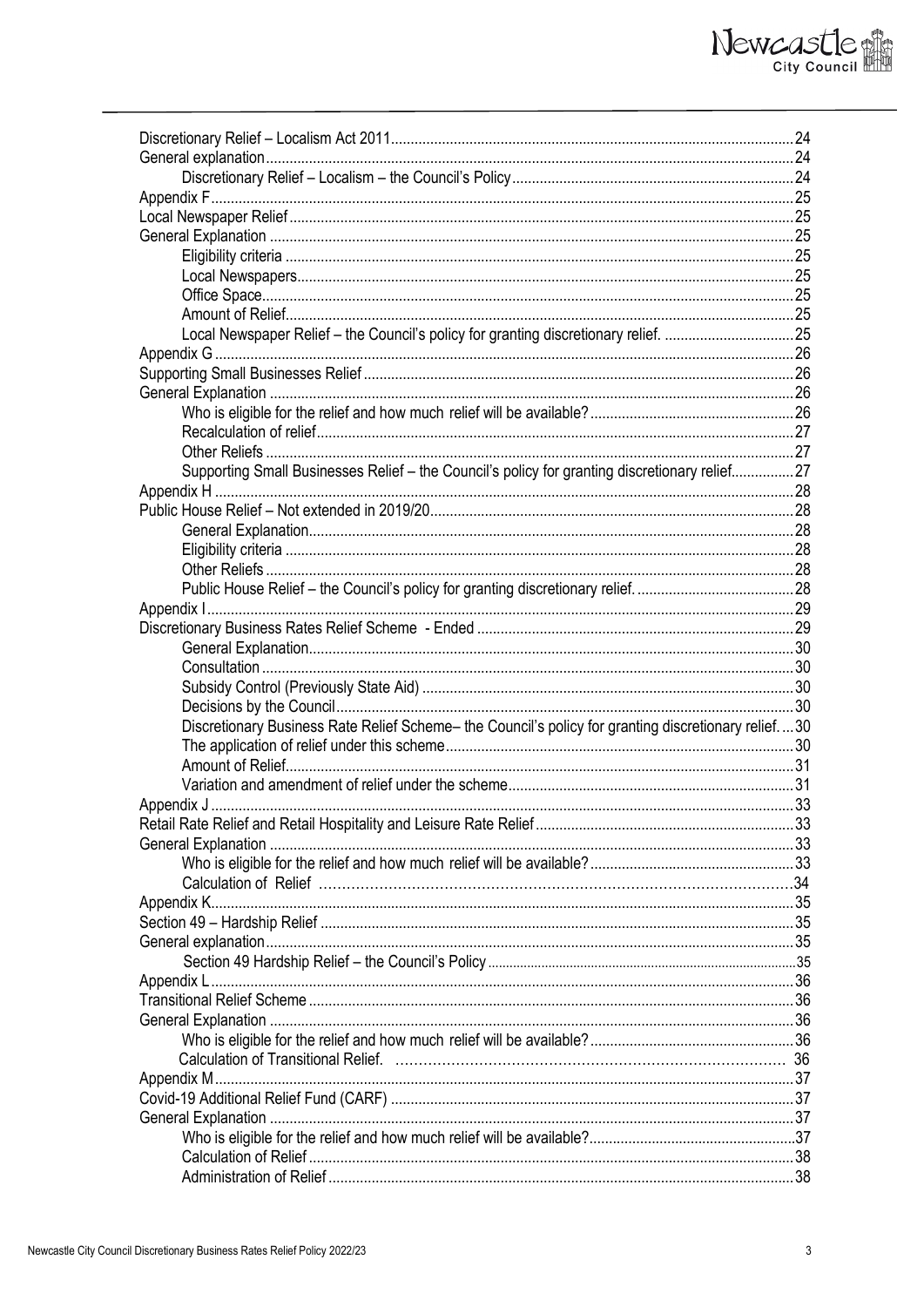

| Post Assurance Audit Requirements |  |
|-----------------------------------|--|

### **1.0 Purpose of the Policy**

- 1.1 The purpose of this policy is to determine the level of discretionary relief and related areas to be granted to certain defined ratepayers within the Council's area.
- 1.2 The Local Government Finance Act 1988 and subsequent legislation requires the Council to grant mandatory relief for premises occupied by Charities and similar organisations that own or occupy them wholly or mainly for charitable purposes. This Council defines 'wholly or mainly' in this context as meaning that 80% of the property must be used for charitable activities. Likewise, certain premises situated within a rural settlement area will be eligible for mandatory relief. Powers have also been granted under the Localism Act 2011, which allow for the granting of discretionary rate relief to any premises where the Council feels the granting of such relief would be of benefit to the local community.
- 1.3 In addition to the above, Central Government is keen that in certain cases, assistance should be provided to businesses who have had increases in their rate liability due to the revaluation of premises in April 2017. In these cases, and where the Council meets Central Government guidelines, grants are available under section 31 of the Local Government Act 2003.
- 1.4 Whilst the Council is obliged to grant relief to premises which fall within the mandatory category, the Council also has powers to grant discretionary relief and reductions to ratepayers, subject to certain criteria being met. In the case of the new reliefs, some guidance has been issued by Central Government outlining actions expected to be taken by local authorities. This policy includes Government guidance where appropriate but also looks to target discretionary relief in line with the Council's priorities.
- 1.5 This document outlines the following areas:
	- Details of the criteria for receiving Discretionary Reliefs for all relevant areas;
	- The Council's policy for the granting of all types of Discretionary Reliefs;
	- Guidance on granting and administering the reliefs and awards;
	- Provisions for Subsidy Control; and
	- The Council's Scheme of Delegation.
- 1.6 Where organisations apply for relief they will be granted (or not granted) relief or reductions in line with the following policy.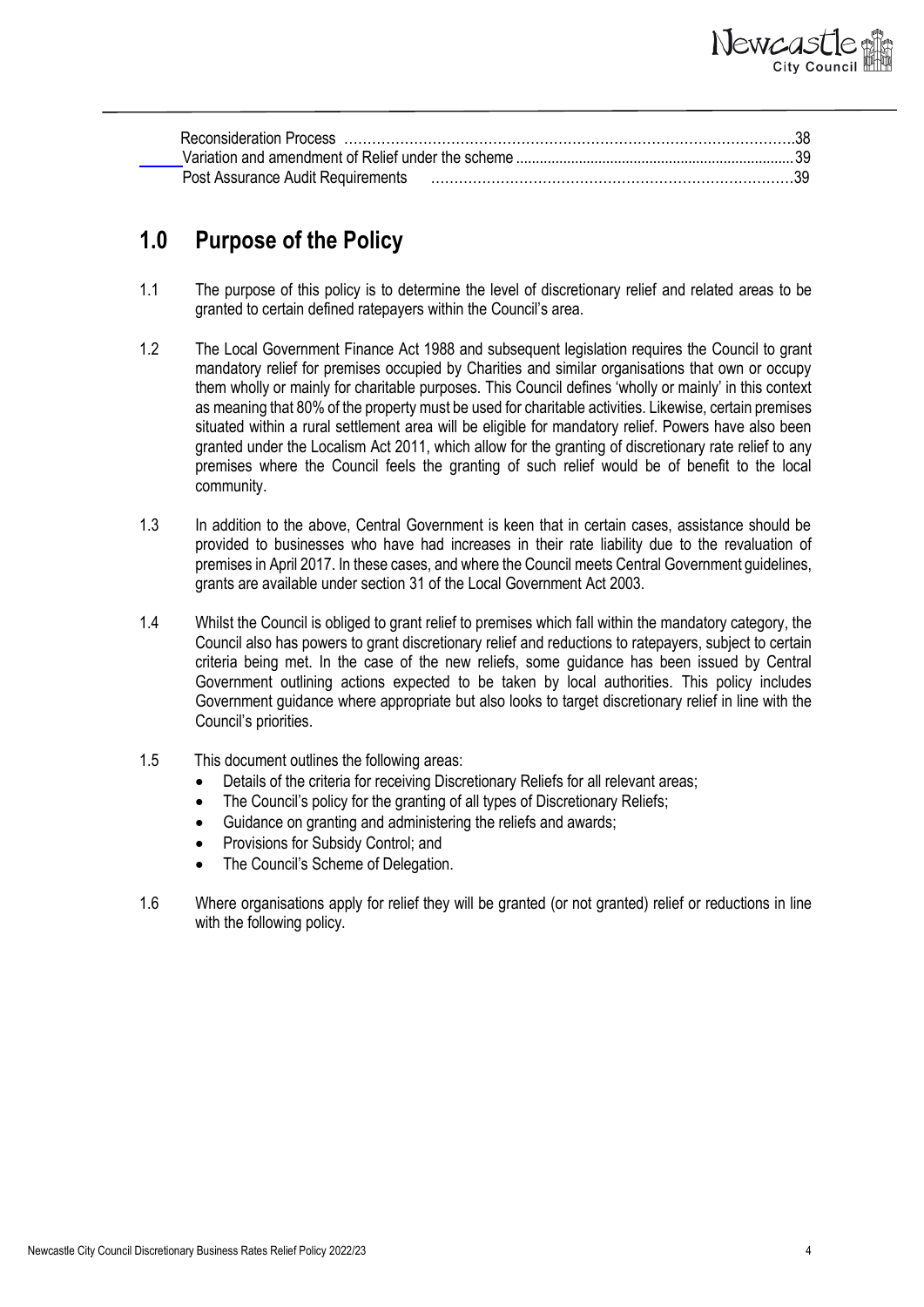

# <span id="page-4-0"></span>**2.0 Mandatory Relief - Legislative Background**

### <span id="page-4-1"></span>**Charity Relief**

- 2.1 The powers relating to the granting of mandatory<sup>1</sup> and discretionary relief are given to the Council under the Local Government Finance Act 1988<sup>2</sup> . Charities and Trustees for Charities are only liable to pay one fifth of the Non-Domestic Rates that would otherwise be payable where property is occupied and used wholly or mainly for charitable purposes. This amounts to mandatory relief of 80%. For the purposes of the Act, a charity is an organisation or trust established for charitable purposes, whether or not it is registered with the Charity Commission. The provision has been extended under the Local Government Act 2003 (effective from 1st April 2004) to registered Community Amateur Sports Clubs (CASCs). Full details of the mandatory provisions are given later within this policy.
- 2.2 In the case of charity shops, the premises must meet the criteria laid down by section 64 (10) of the Local Government Finance Act 1988 which states that the premises are to be treated as used for charitable purposes at any time it is wholly or mainly used for the sale of goods donated to the charity and the proceeds of goods (after any deductions for expenses) are applied for the purpose of the charity. This Council defines 'wholly or mainly' in this context meaning that 80% of the property must be used for the sale of goods.
- 2.3 The Council has discretion to grant relief of up to a further 20% for these mandatory cases under its discretionary provisions.

#### <span id="page-4-2"></span>**Rural Rate Relief**

- 2.4 From 1<sup>st</sup> April 1998, under powers originally granted to the Council by the Local Government and Rating Act 1997<sup>3</sup>, certain types of business in rural settlements, with a population below 3000 may qualify for mandatory rate relief of 50 per cent. Businesses that qualify for this relief are the sole general store and the sole post office in the settlement, provided it has a Rateable Value of up to £8500; any food shop with a Rateable Value of up to £8500; and the sole pub and the sole petrol station in the settlement provided it has a Rateable Value of up to £12500.
- 2.5 From 1st April 2017, Central Government wants all authorities to give 100% relief to premises that receive mandatory rural rate relief. Where the additional 50% is granted, a section 31 grant will be made available to the Council. This is dealt with further within this policy and the Council will automatically grant the additional 50% discretionary relief where appropriate
- 2.6 Where businesses in rural settlements have a Rateable Value of up to £16,500 **and** are not in receipt of mandatory relief, the Council may decide to give up to 100 per cent discretionary relief if it is satisfied that the business is of benefit to the community and having regard to the interests of its Council Taxpayers.

<sup>1</sup> S43 & S45 Local Government Finance Act 1988

<sup>2</sup> S47 & S48 Local Government Finance Act 1988

<sup>3</sup> LGFA 1988, s.43, as amended by Sch. 1 to the Local Government and Rating Act 1997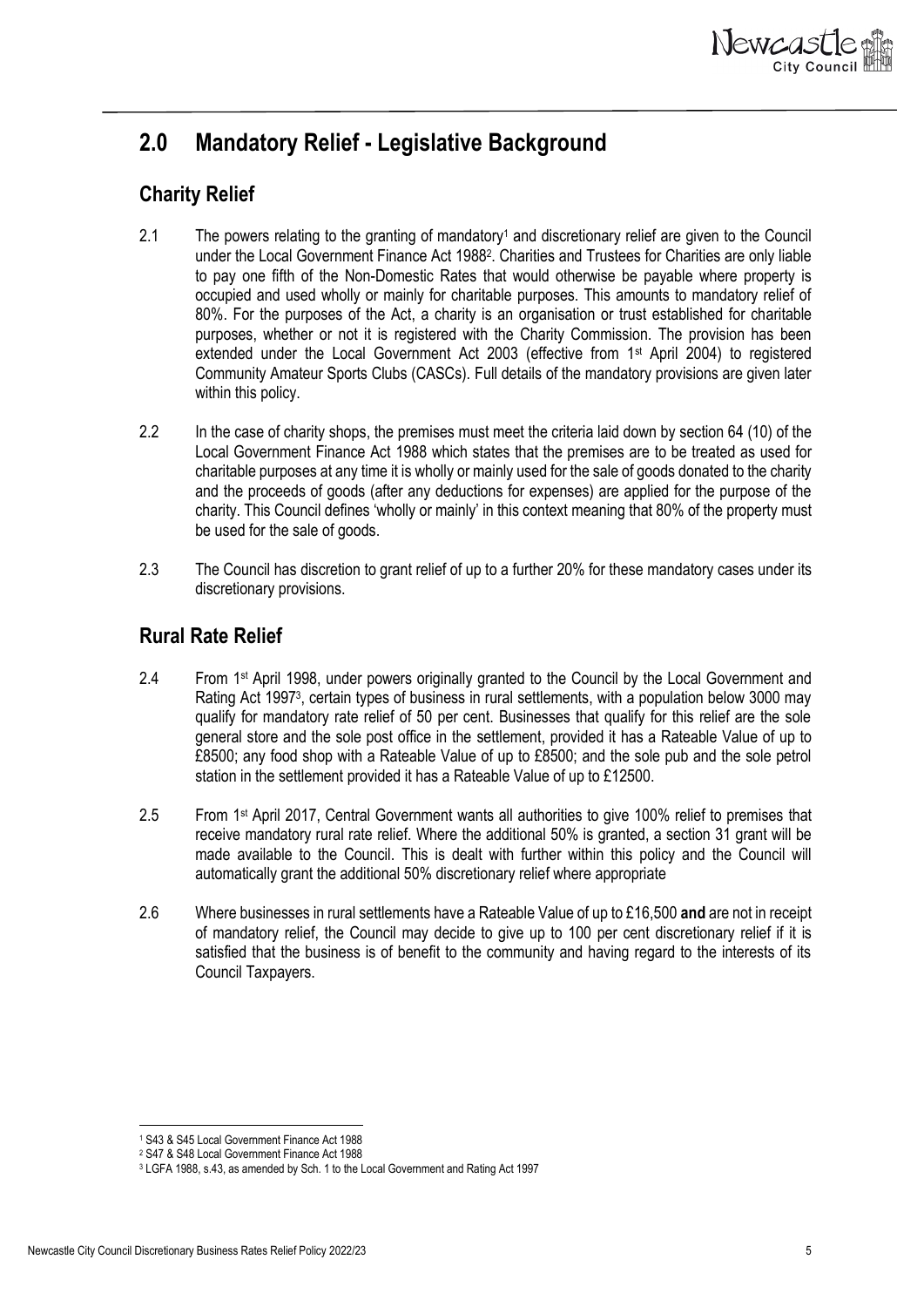

#### **Small Business Rate Relief**

2.7 This is a scheme to help small businesses get up to 100% off their bill<sup>4</sup> .

Qualifying businesses with a property with a rateable value of £12,000 and below receive 100% relief

Qualifying businesses with a property with a rateable value between £12,001 and £15,000 receive relief on a sliding scale

This relief is only available on one main property to rate payers who apply to their local authority and who occupy either –

- (a) one property with a rateable value less than £15,000
- (b) one main property and other additional properties providing those additional properties each have a rateable value which does not exceed £2,899 and the total value of all properties does not exceed £19,999

The additional properties cannot qualify for this relief.

If a property has a rateable value below £51,000 the bill will be calculated using the small business multiplier (49.9p 2022/23) as opposed to the standard multiplier (51.2p 2022/23)

### <span id="page-5-0"></span>**3.0 Discretionary Relief – Legislative Background**

#### <span id="page-5-1"></span>**Introduction**

- 3.1 The original purpose of discretionary relief was to provide assistance where the property does not qualify for mandatory relief, or to 'top' up cases where ratepayers already receive mandatory relief.
- 3.2 Over recent years and particularly since 2011, the discretionary relief provisions have been amended to allow authorities the flexibility to provide more assistance to businesses and organisations.
- 3.3 The range of bodies, which are eligible for discretionary rate relief, is wide and not all of the criteria laid down by the legislation will be applicable in each case.
- 3.4 Unlike mandatory relief, ratepayers may be obliged to make on-line applications to the council for different types of discretionary relief. The Council will expect all businesses to make applications in such a format as is required (which may vary from time to time) and for the business to provide such information and evidence as required in order to determine whether relief should be awarded.
- 3.5 The Council is obliged to consider carefully every application on its merits, taking into account the contribution that the organisation makes to the amenities within the authority's area. There is no statutory appeal process or Tribunal against any decision made by the Council in respect of discretionary relief although, as with any decision of a public authority, decisions can be reviewed by Judicial Review.
- 3.6 Granting of the relief falls broadly into the following categories:

<sup>&</sup>lt;sup>4</sup> s.43 Local Government Finance Act 1988 and Non-Domestic Rating (Reliefs, Thresholds and Amendment) (England) Order 2017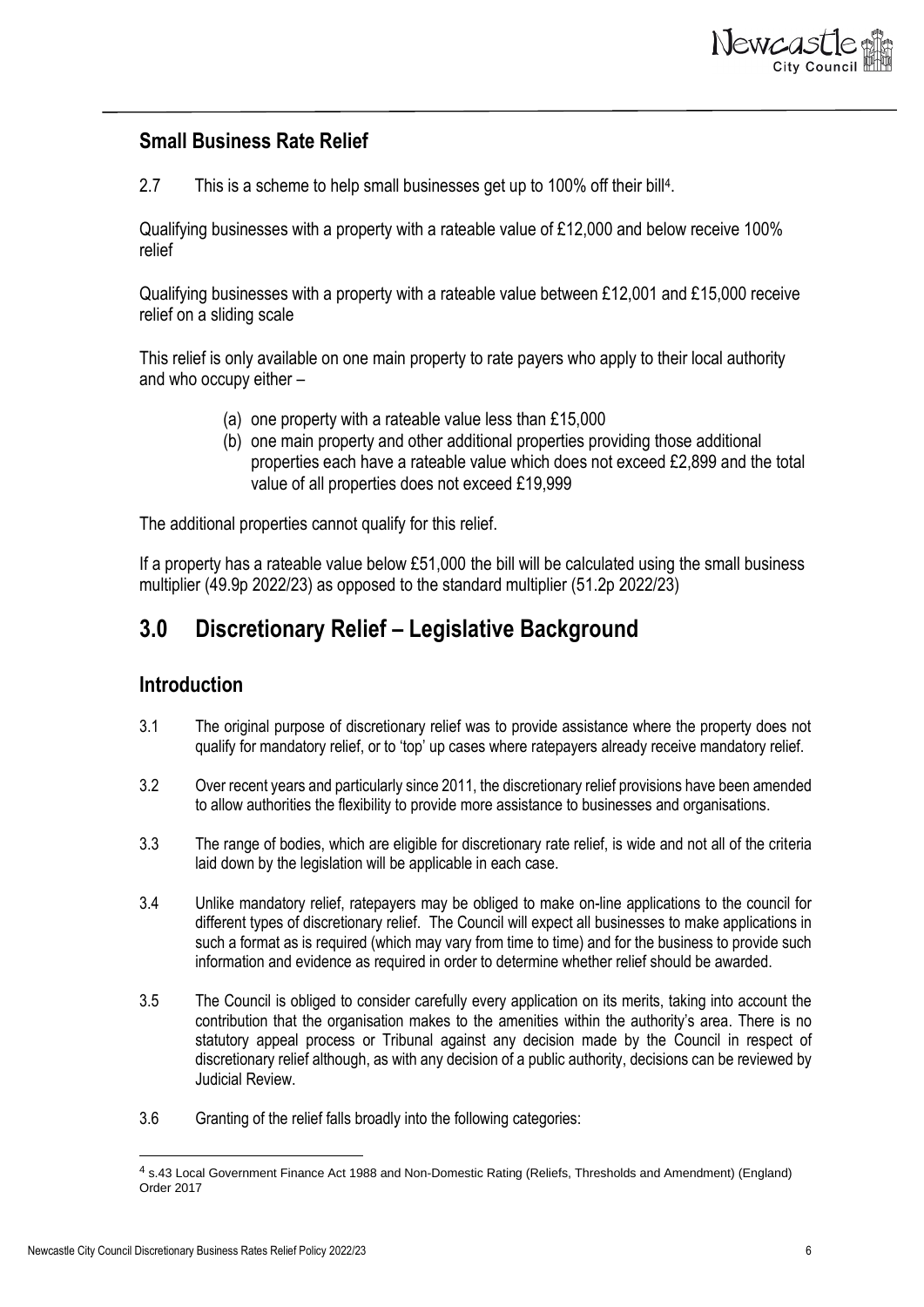

- a. Discretionary Relief Charities who already receive mandatory relief.
- b. Discretionary Relief Premises occupied by organisations not established or conducted for profit whose main objects are charitable or are otherwise philanthropic or religious or concerned with education, social welfare, science, literature or the fine arts **or** premises occupied by organisations not established or conducted for profit and wholly or mainly used for purposes recreation;
- c. Discretionary Relief Rural Rate relief premises that already receive mandatory relief;
- d. Discretionary Relief Rural Rate relief premises not receiving mandatory relief but of benefit to the local community and less that £16,500 RV;
- e. Discretionary Relief Granted under the Localism Act 2011 provisions;
- f. Local Newspaper Relief (from 1st April 2017 for a period of two years);
- g. Local Public House Relief (from April 2017 for a two year period);
- h. Supporting Small Businesses Relief (from 1<sup>st</sup> April 2017 for a period of five years or until business pay their full rate charge or their transitional rate charge (calculated in accordance with the Non-Domestic Rating (Chargeable Amounts) (England) Regulations 2016)); extended to 31 March 2023
- i. Discretionary Business Rates Relief Scheme (from 1st April 2017 for a period of up to four years)
- j. Retail Rate relief for retail properties that have a rateable value below £51,000 from 1<sup>st</sup> April 2019 for a period of two years and Extended Retail Rate relief from 1 April 2020
- k. Hardship relief granted under the provisions of S49 Local Government Finance Act 1988.
- l. Transitional Relief for the period 1 April 2022 to 31 March 2023
- 3.7 The decision to grant or not to grant discretionary relief is a matter purely for the Council.

#### <span id="page-6-0"></span>**The Council's general approach to granting Discretionary Relief**

- 3.8 In deciding which organisations should receive discretionary rate relief, the Council has considered the following factors and priorities:
	- a. The awarding of relief will be in line with the Council's vision and values. Details can be found at [https://www.newcastle.gov.uk/your-council-and-democracy/policies-plans-and-performance/our](https://www.newcastle.gov.uk/your-council-and-democracy/policies-plans-and-performance/our-policies-and-plans/council-plan/vision-values-and-priorities)[policies-and-plans/council-plan/vision-values-and-priorities](https://www.newcastle.gov.uk/your-council-and-democracy/policies-plans-and-performance/our-policies-and-plans/council-plan/vision-values-and-priorities)
	- b. That any award should support business, charities, organisations and groups that help to retain services in the Council's area and not compete directly with existing businesses in an unfair manner;
	- c. It should help and encourage business, charities, organisations, groups and communities to become self-reliant;
	- d. Awarding discretionary relief should not distort competition or significantly change the provision of services within the Council's area;
	- e. Local organisations will be given priority over national organisations. Where requested, the organisation will need to supply the Council with clear evidence of **all** financial affairs (normally two full years) including, and most importantly, the amounts of monies raised, used and invested locally. This will be essential where the organisation is national in nature;
	- f. To enable appropriate organisations to start, develop or continue their activities, which deliver outcomes to the community and that also relate to the priorities of the Council, which without granting discretionary relief they would be unable to do;
	- g. To assist the Council in delivering services which could not be provided otherwise;
	- h. To enable the Council to determine the level of rate change in comparison with the organisation's financial situation; and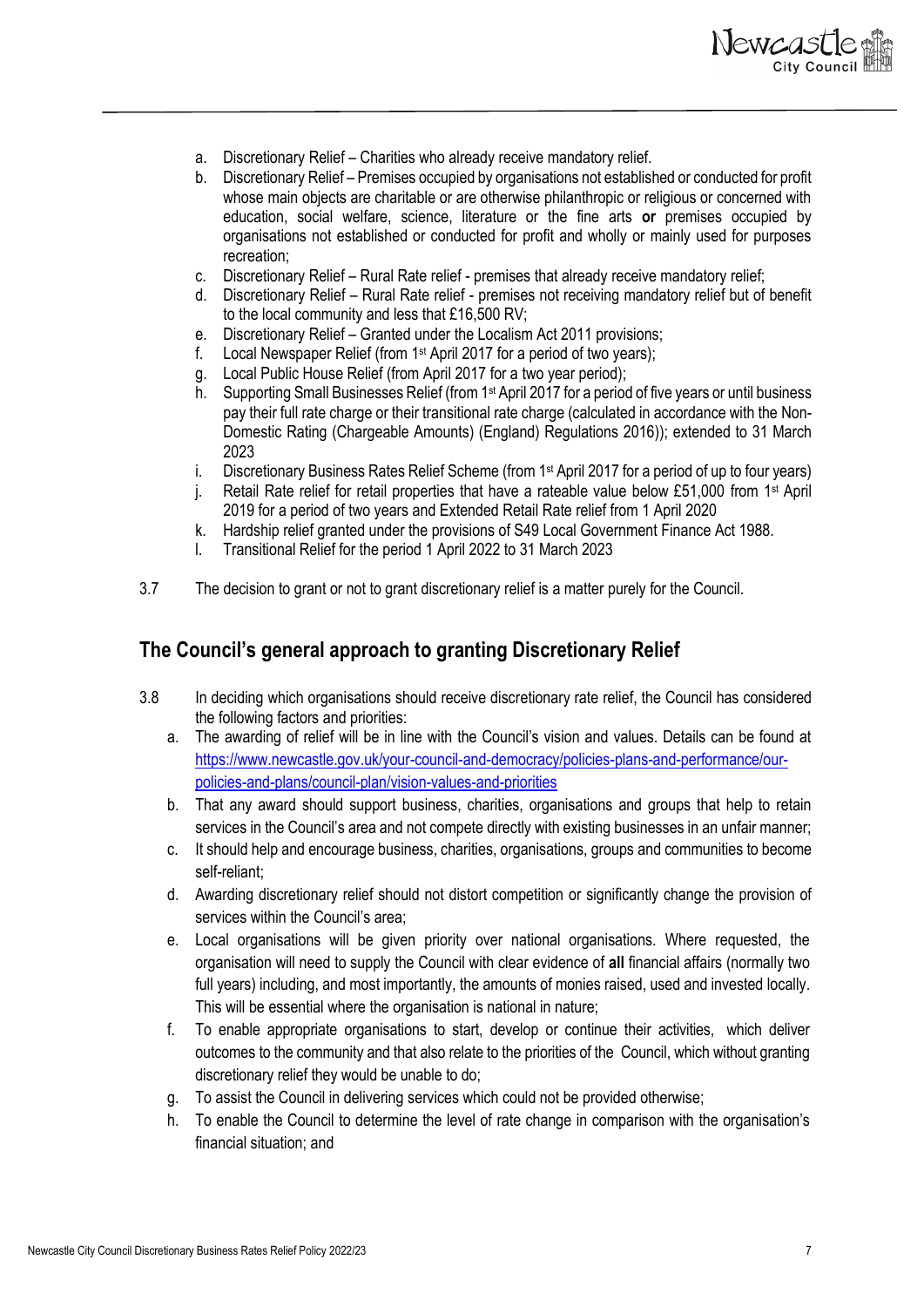

i. To ensure that the financial impact of awarding discretionary business rate relief is justified in terms of the local outcomes achieved by the organisation receiving it;

3.9 Where any reduction or remission is granted to a ratepayer under S49 Local Government Finance Act 1988 where hardship is proven to the Council, then there will be no requirement to grant Discretionary Rate Relief for that amount.

3.10 In certain cases, the order in which relief is granted is specified. Mandatory relief shall be granted in all cases where the criteria is met irrespective of whether discretionary relief can be granted or not.

### <span id="page-7-0"></span>**The Council's approach to granting Government led Discretionary Relief schemes**

3.11 Over the past few years, a number of schemes have been led by Central Government but without specific legislative changes. These are administered under S47 of the Local Government Finance Act 1988 and guidance is often provided. The Council is keen to support such initiatives especially where they are designed to help local businesses and will look to maximise both the reliefs given as well as maximise any grants receivable. However, the Council reserves the right to vary its approach where thought appropriate.

### <span id="page-7-1"></span>**4.0 Effect on the Council's Finances**

- 4.1 The granting of discretionary relief will, in the main, involve a cost to the Council. Since the change to the funding for Non-Domestic Rating in April 2013, the effect of the relief is complex.
- 4.2 Any amounts granted prior to 1st April 2013 and continuing since that date will be included in the Council's baseline within the Business Rates Retention Scheme. For any amounts granted for similar cases between 1<sup>st</sup> April 2013 to 31 March 2019, the costs of the relief were borne in accordance with the Business Rates Retention Scheme share namely 50% borne by Central Government, 49% by the Council and 1% by the Tyne & Wear Fire & Rescue Service. (With the exception of 2019-2020 when 25% was borne by Central Government, 74% by the Council and 1% by the Tyne & Wear Fire & Rescue Service).

This also applies where mandatory relief is granted.

- 4.3 Where Central Government leads an initiative, grants are often available through section 31 of the Local Government Act 2003. This is not automatic and Central Government will look to the Council to adopt the recommended approach when granting in these areas
- 4.4 The financial effects of discretionary reliefs covered by this policy are as follows:

| Appendix      | <b>Relief Type</b>                                                              | Granted after 1 <sup>st</sup> April 2019 |
|---------------|---------------------------------------------------------------------------------|------------------------------------------|
|               | <b>Charity Relief</b>                                                           |                                          |
| А             | Discretionary relief granted to Mandatory Relief<br>recipients                  | 49% borne by the Council                 |
| B             | Non-profit Making Organisations<br>including<br>Sports Clubs and societies      | 49% borne by the Council                 |
|               | <b>Rural Rate Relief</b>                                                        |                                          |
| $\mathcal{C}$ | 50% Discretionary relief granted to Mandatory<br><b>Rural Relief recipients</b> | Section 31 Grant                         |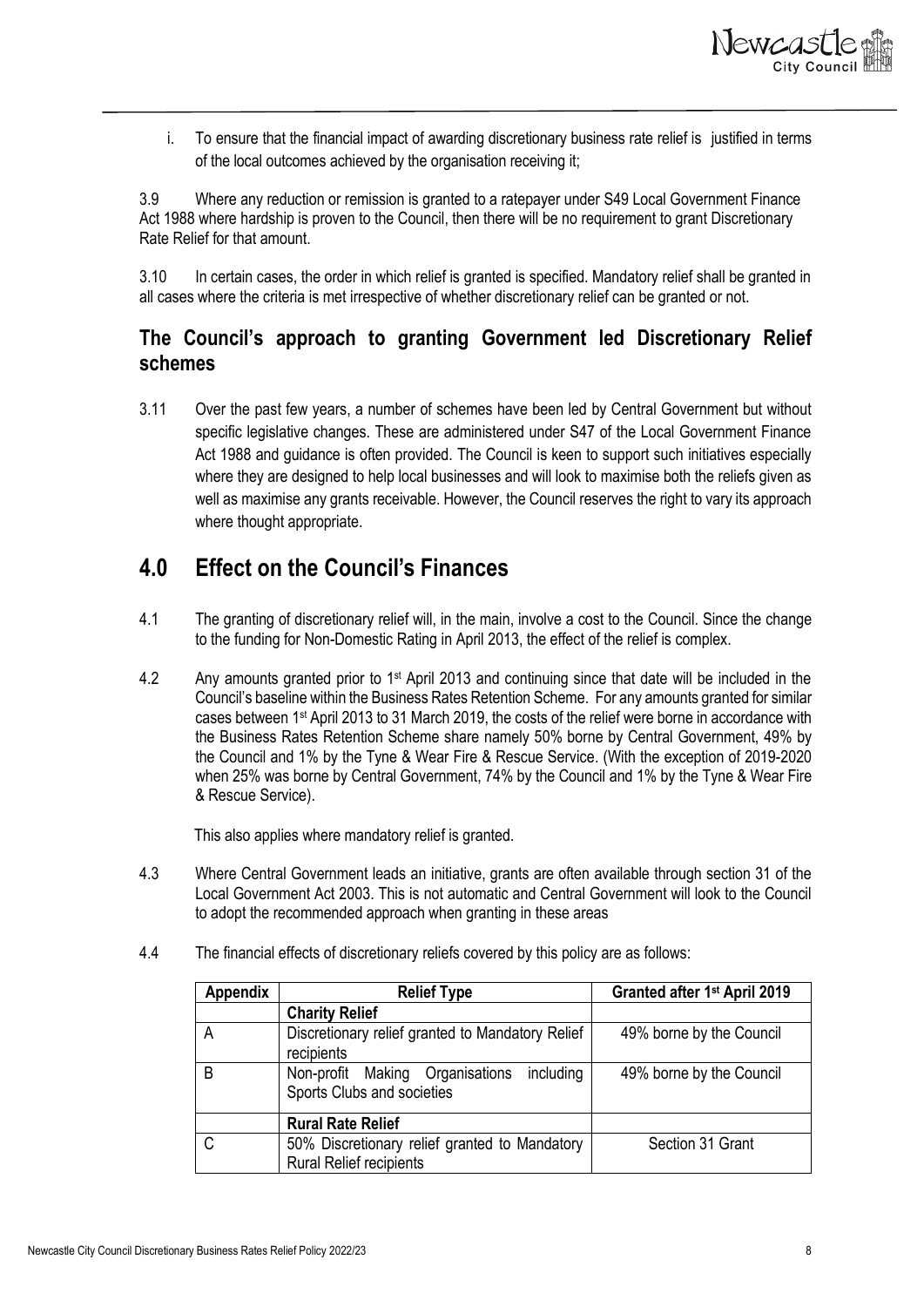| <b>Appendix</b> | <b>Relief Type</b>                                                                                                                                                                                                                            | Granted after 1 <sup>st</sup> April 2019                                                                                                                             |
|-----------------|-----------------------------------------------------------------------------------------------------------------------------------------------------------------------------------------------------------------------------------------------|----------------------------------------------------------------------------------------------------------------------------------------------------------------------|
| D               | Other premises within a rural settlement under<br>£16,500 RV                                                                                                                                                                                  | 49% borne by the Council                                                                                                                                             |
|                 | Localism                                                                                                                                                                                                                                      |                                                                                                                                                                      |
| E               | Discretionary Relief granted to ratepayers<br>generally and not covered by any other section                                                                                                                                                  | 49% borne by the Council                                                                                                                                             |
|                 | <b>Local Newspaper Relief</b>                                                                                                                                                                                                                 |                                                                                                                                                                      |
| F               | Discretionary Relief granted to local newspapers<br>meeting the criteria (From 1 <sup>st</sup> April 2017 for a<br>period of two years)                                                                                                       | Section 31 Grant                                                                                                                                                     |
|                 | <b>Supporting Small Business Relief</b>                                                                                                                                                                                                       |                                                                                                                                                                      |
| G               | Supporting Small Businesses Relief (from 1st<br>April 2017. Extended from period of five years<br>for a further year 1 <sup>st</sup> April 2022 to 31 <sup>st</sup> March<br>2023 if conditions are met                                       | Section 31 Grant                                                                                                                                                     |
|                 | <b>Public House Relief</b>                                                                                                                                                                                                                    |                                                                                                                                                                      |
| H               | Discretionary Relief granted to public houses<br>meeting the criteria (From 1 <sup>st</sup> April 2017 for a<br>period of one year)                                                                                                           | Section 31 Grant                                                                                                                                                     |
|                 | <b>Discretionary Business Rates Relief Scheme</b>                                                                                                                                                                                             |                                                                                                                                                                      |
|                 | Discretionary Business Rates Relief Scheme<br>(from 1 <sup>st</sup> April 2017 for a period of up to four<br>years)                                                                                                                           | Section 31 Grant up to a<br>maximum level set by Central<br>Government. Once the<br>maximum has been reached<br>any additional amount is borne<br>74% by the Council |
|                 | <b>Retail Rate Relief</b>                                                                                                                                                                                                                     |                                                                                                                                                                      |
| J               | In 2022/23 properties which satisfy the eligibility<br>criteria for Expanded Retail Discount (Retail<br>Hospitality and Leisure) will be awarded 50%<br>from 1 April 2022 to 31 March 2023. This relief<br>is capped at £110,000 per business | Section 31 Grant                                                                                                                                                     |
|                 | <b>S49 Hardship Relief</b>                                                                                                                                                                                                                    |                                                                                                                                                                      |
| Κ               | Partial or full relief for cases of hardship where it<br>would be reasonable to do so having due regard<br>to the interests of council tax payers                                                                                             | 49% borne by the Council                                                                                                                                             |
|                 | <b>Transitional Relief</b>                                                                                                                                                                                                                    |                                                                                                                                                                      |
| L               | Extension of Transitional Relief Scheme for one<br>year until 31 March 2023                                                                                                                                                                   | 49% borne by the Council                                                                                                                                             |
|                 | <b>Covid-19 Additional Relief Fund (CARF)</b>                                                                                                                                                                                                 |                                                                                                                                                                      |
| M               | Relief fund for the period 2021-2022                                                                                                                                                                                                          | Section 31 Grant                                                                                                                                                     |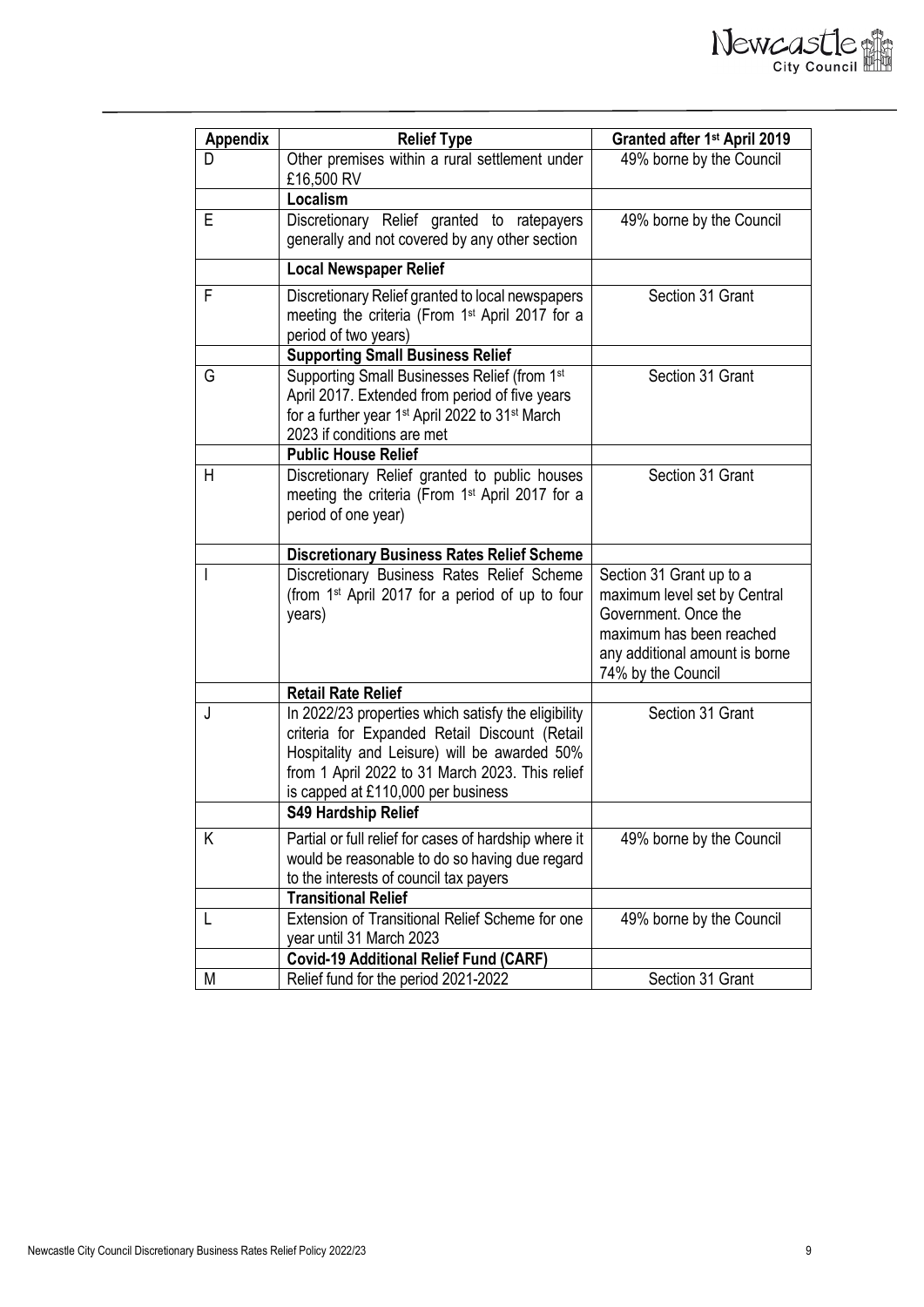

# <span id="page-9-0"></span>**5.0 Discretionary Relief – Subsidy Control (formerly State Aid)**

- 5.1 Providing discretionary relief to ratepayers is likely to amount to a subsidy. Any relief provided will need to comply with the UK's domestic and international control obligations.
- 5.2 Rate relief for charities and non-profit making bodies is not generally considered to be a subsidy because the recipients are not in market competition with other businesses. However, where other bodies receive relief and are engaged in commercial activities or if they are displacing an economic operator or if they have a commercial partner, rate relief can be considered to be a subsidy, however in the majority of cases it will be permitted under the Small Amounts of Financial Assistance Allowance.
- 5.3 To the extent that a local authority is seeking to provide relief that falls within the Small Amounts of Financial Assistance Allowance, Article 364 of the UK-EU Trade and Cooperation Agreement (TCA) allows an economic actor (e.g. a holding company and its subsidiaries) to receive up to 325,000 Special Drawing Rights (£343,000 as at 9 December 2021) in a three-year period (consisting of the current financial year and the two ,,,.previous financial years). To administer a subsidy under the Small Amounts of Financial Assistance Allowance it is necessary for the Local Authority to establish that the award of subsidy will not result in the economic actor having received more than £343,000 of subsidy under the Small Amounts of Financial Assistance Allowance.
- 5.4 Where the Small Amounts of Financial Assistance Allowance has been reached, additional relief may be awarded in compliance with the principles set out in Article 366 of the TCA and in compliance with Article 364.3 of the TCA.
- 5.5 In all cases, where discretionary relief is to be granted or where liability is to be reduced, when making an application, ratepayers will be required to provide the Council with sufficient information to determine whether these provisions are applicable in their case.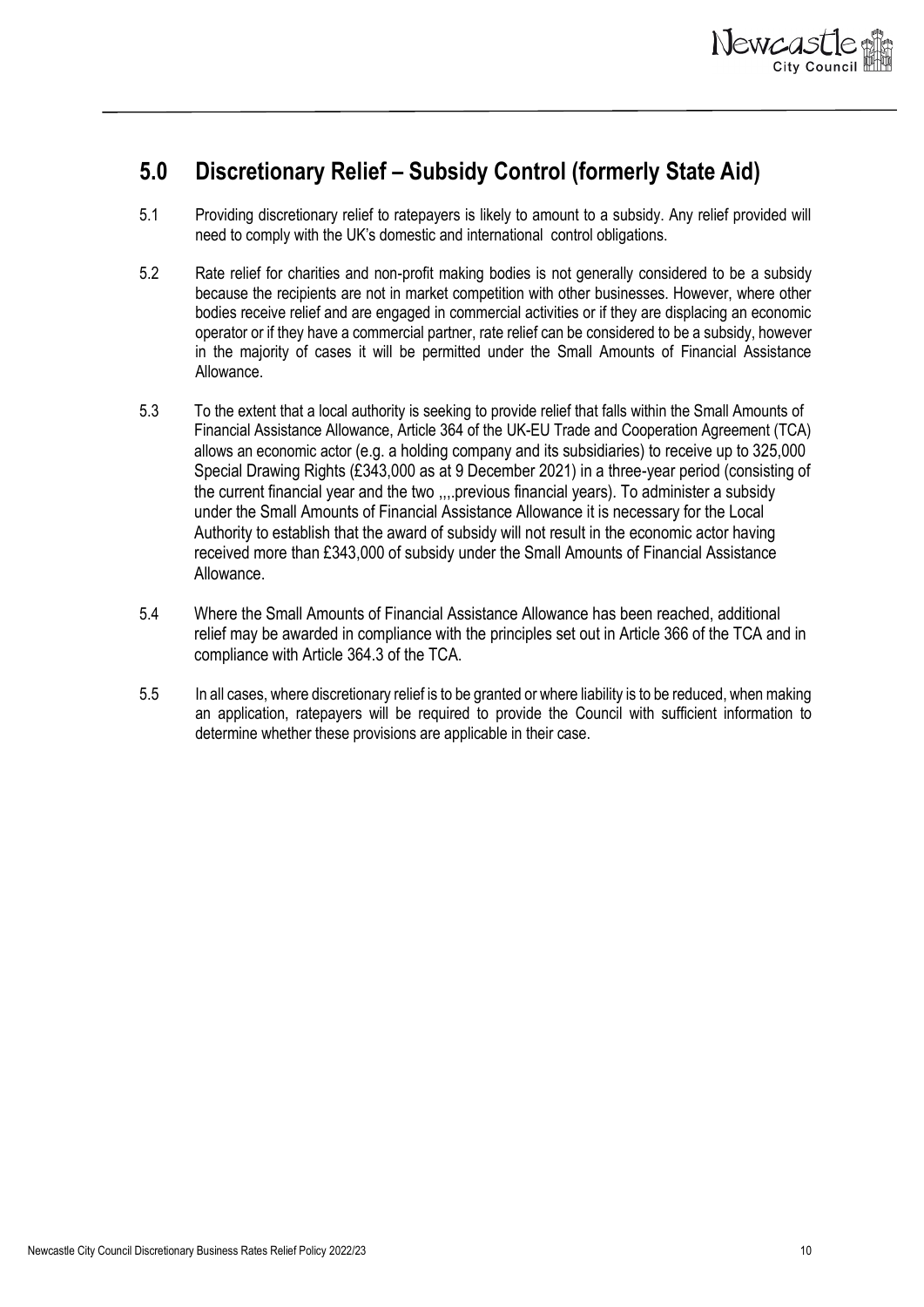

# <span id="page-10-0"></span>**6.0 Administration of Discretionary Relief**

6.1 The following section outlines the procedures followed by officers in granting, amending or cancelling discretionary relief and reduction. This is essentially laid down by legislation<sup>5</sup>

### <span id="page-10-1"></span>**Applications and Evidence**

- 6.2 All reliefs not awarded automatically by the council must be applied for. Application forms are produced by the Council both in hard copy and electronic format. The relevant application forms available on-line using the following address: <https://newcastleccas.firmstep.com/popup.aspx/RenderForm/?F.Name=bJvyVhW6dvf> The Council will specify how applications are to be received and this may vary from time to time.
- 6.3 Organisations are required to provide a completed application form plus any such evidence, documents, accounts (normally the last two years), financial statements etc. necessary to allow the Council to make a decision. Where insufficient information is provided, then no relief will be granted. In some cases, it may be necessary for officers to visit premises and we would expect organisations claiming relief to facilitate this where necessary.
- 6.4 Applications should initially be made to the Revenues, Benefits and Exchequer Service Manager and will be determined in accordance with Section 7 of this policy.
- 6.5 **The Council will provide this service and provide guidance free of charge. Ratepayers are encouraged to approach the Council direct and NOT pay for such services through third parties.**

### <span id="page-10-2"></span>**Granting of relief**

- 6.6 In all cases, the Council will notify the ratepayer of decisions made.
- 6.7 Where an application is successful, then the following will be notified to them in writing:
	- The amount of relief granted and the date from which it has been granted;
	- If relief has been granted for a specified period, the date on which it will end. (It should be noted that reliefs are granted for the period specified in the appropriate Appendix and may vary from a day to a full financial year);
	- The new chargeable amount:
	- The details of any planned review dates and the notice that will be given in advance of a change to the level of relief granted; and
	- A requirement that the applicant should notify the Council of any change in circumstances that may affect entitlement to relief.
- 6.8 Where relief is not granted then notification of the decision will be given in writing, which will include an explanation of the decisions within the context of the Council's statutory duty.
- 6.9 Discretionary relief is to be granted from the beginning of the financial year in which the decision is made or when liability begins whichever is the later. Since 1997 decisions can be made up to 6

<sup>5</sup> The Non-Domestic Rating (Discretionary Relief) Regulations 1989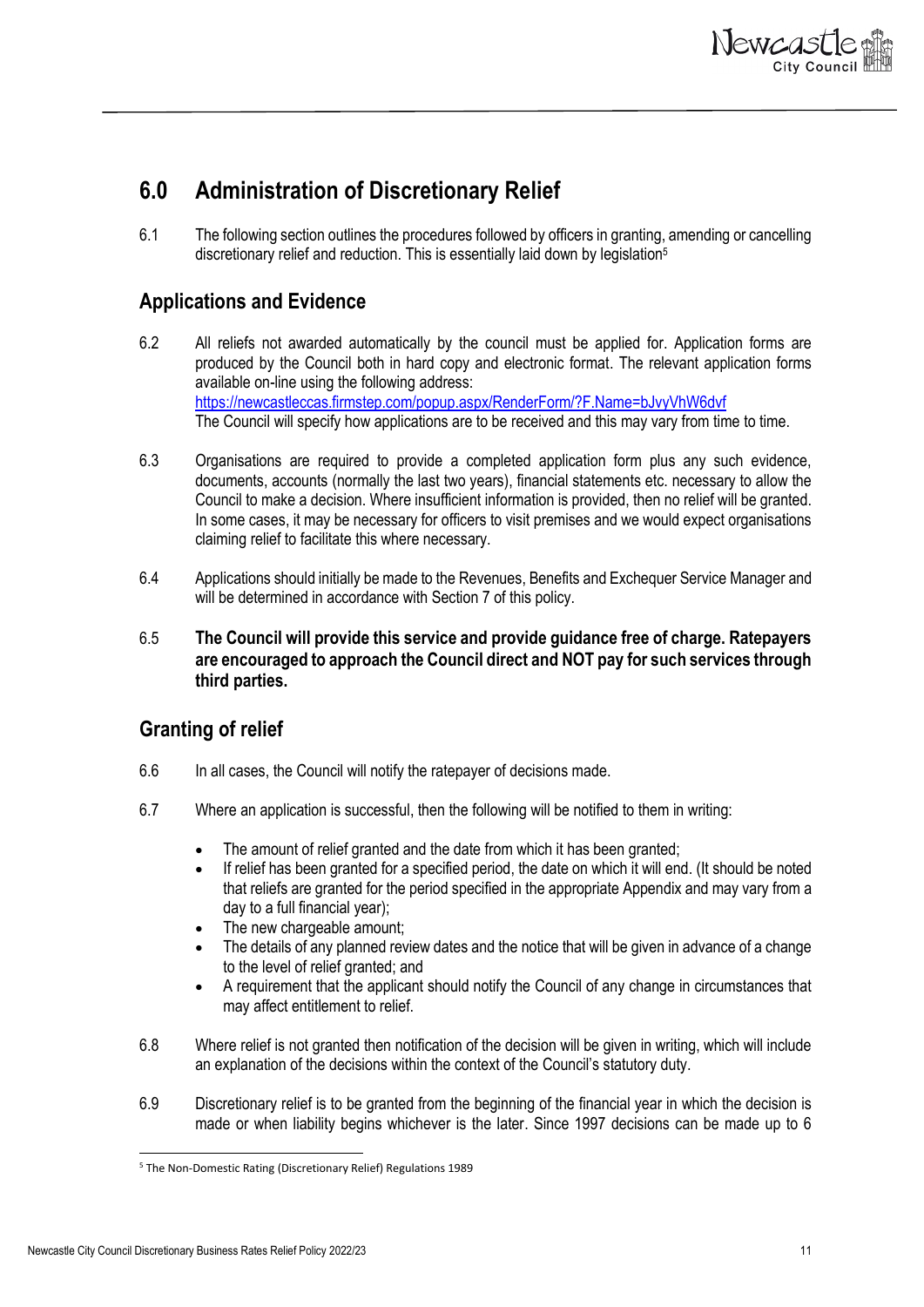

months after the end of the financial year for which the application was made. In such cases, the Council *may* backdate its decision.

- 6.10 A decision to award discretionary relief and how much relief is given is normally only applicable to the financial year for which the application is made. However, the Council reserves the right to grant relief for any other period as appropriate.
- 6.11 A fresh application for discretionary relief will be necessary for each financial year **or** at such timeperiod as the Council determines.

#### <span id="page-11-0"></span>**Variation of a decision**

- 6.12 Variations in any decision will be notified to ratepayers as soon as practicable and will take effect as follows:
	- Where the total chargeable amount is to be increased due to a change in rate charge or a change in the Council's decision which increases the award – this will apply from a date determined by the Council as appropriate;
	- Where the total chargeable amount is to increase for any other reason, it will take effect at the expiry of a financial year and so that at least one year's notice is given;
	- Where the total chargeable amount is to be reduced due to a reduction in the rate charge or liability including any reduction in rateable value, awarding of another relief or exemption this will apply from the date of the decrease in rate charge; and
	- Where the total chargeable amount is to be reduced for any other reason, it will take effect from a date determined by the Council as appropriate;
- 6.13 A decision may be revoked at any time however; a one year period of notice will be given and the change will take effect at the expiry of a financial year.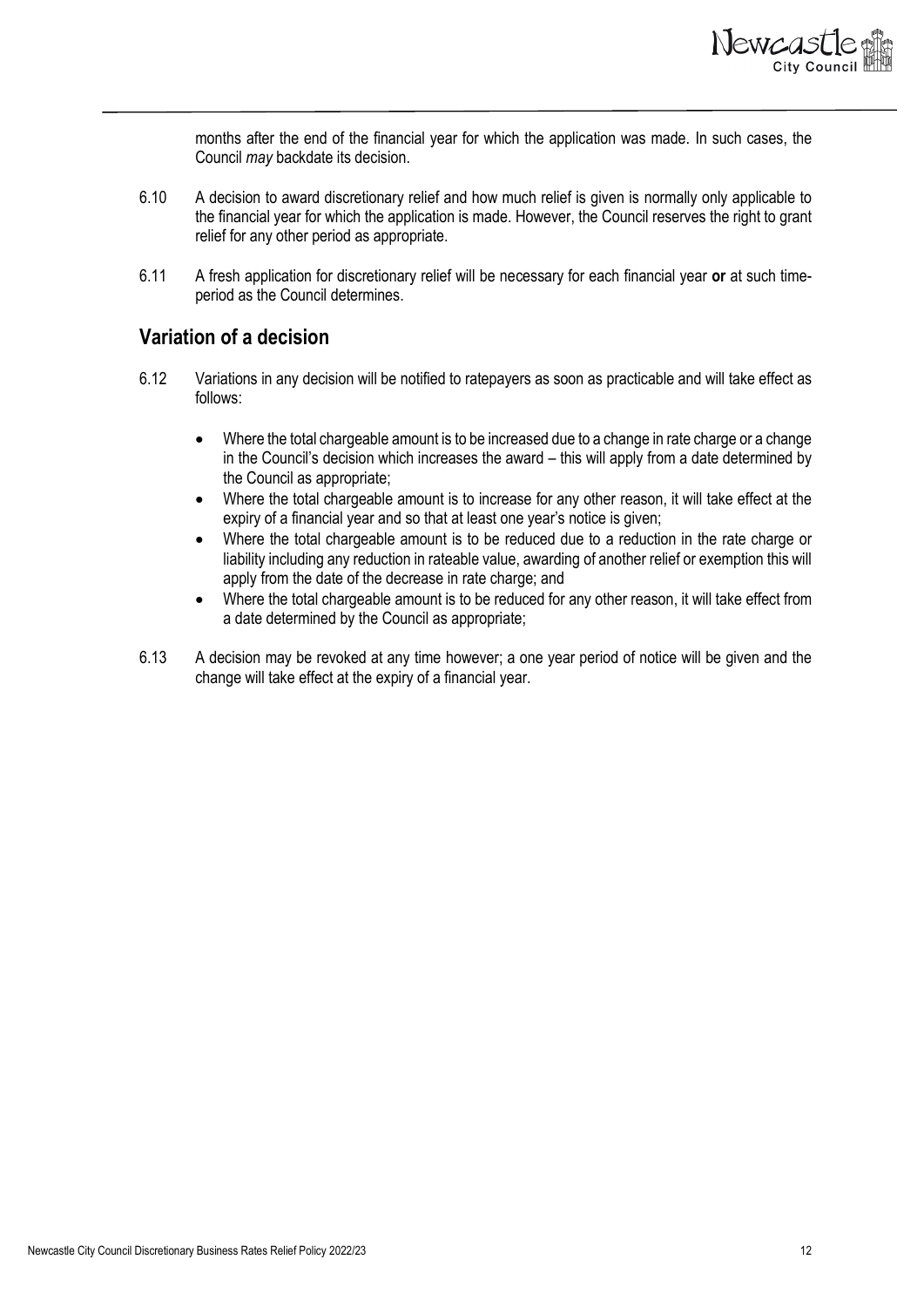

# <span id="page-12-0"></span>**7.0 Scheme of Delegation**

### <span id="page-12-1"></span>**Granting, Varying, Reviewing and Revocation of Relief**

- 7.1 All powers in relation to reliefs are given under the Local Government Finance Act 1988, the Local Government and Rating Act 1997, the Local Government Act 2003 and the Localism Act 2011. However section 101 of the Local Government Act 1972 allows for delegation of decisions by the Council to Cabinet, Committees, Sub-Committees or Officers.
- 7.2 The Council's scheme of delegation allows for the Revenues, Benefits & Exchequer Services Manager to award, revise or revoke any discretionary relief applications for properties that have a rateable value less than £17,999. Any application which concerns properties that have a rateable value over £17,999 or over will be considered by the Discretionary Rate Relief Committee.
- 7.3 There is no right of appeal.

#### <span id="page-12-2"></span>**Reviews**

7.4 The policy for granting relief will be reviewed where there is a substantial change to the legislation or funding rules.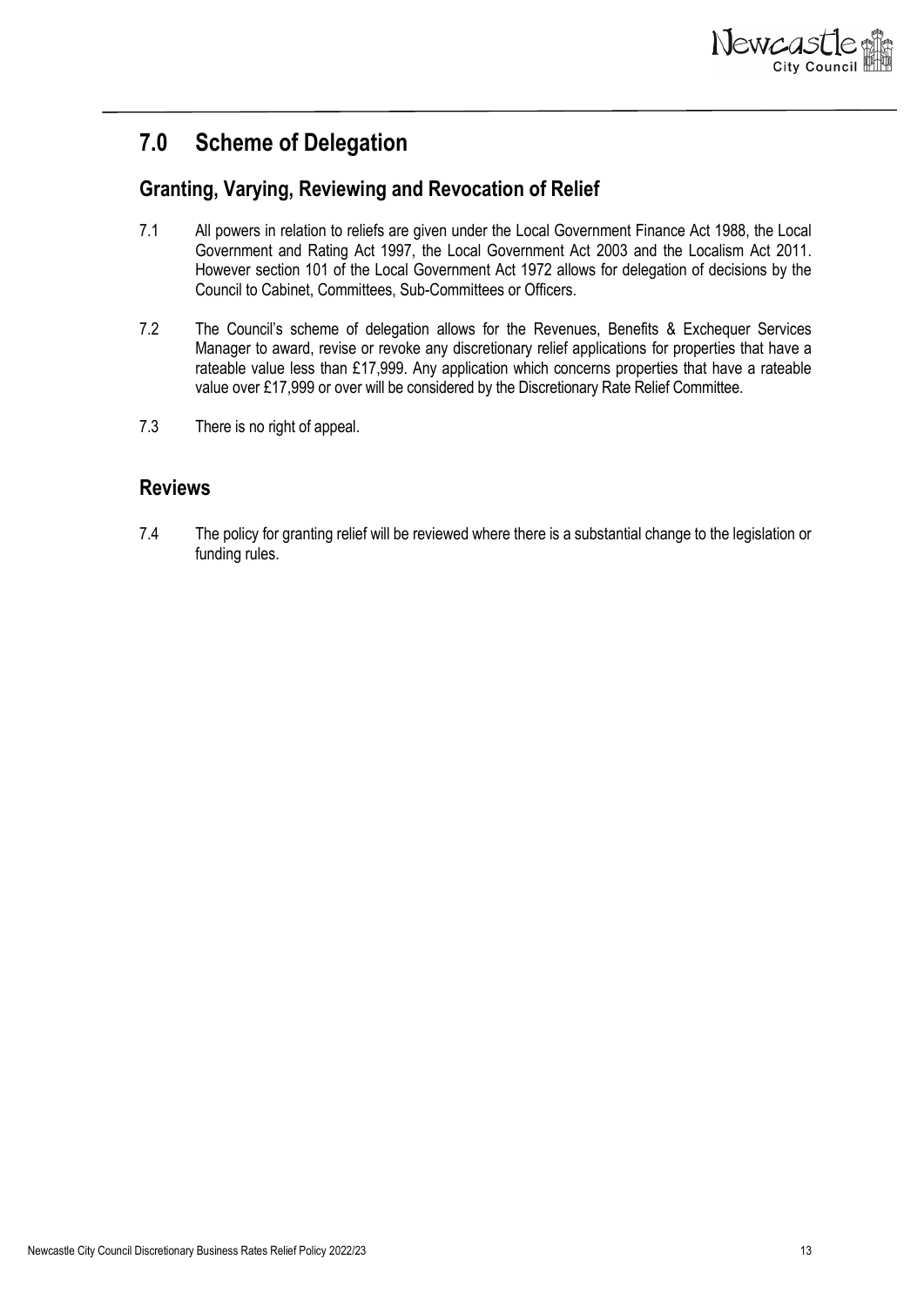

### <span id="page-13-0"></span>**8.0 Reporting changes in circumstances**

- 8.1 Where any award is granted to a ratepayer, the Council will require any changes in circumstances which may affect the relief, to be reported as soon as possible. This will be important where the change would result in the amount of the award being reduced or cancelled e.g. where the premises comes unoccupied or is used for a purpose other than that determined by the Council as eligible for relief.
- 8.2 Where a change of circumstances is reported, the relief will, if appropriate, be revised or cancelled as appropriate. Where any award is to be reduced, the Council will look to recover the amount from the date the change of circumstances occurred.

# <span id="page-13-1"></span>**9.0 Fraud**

9.1 Where a ratepayer falsely applies for any relief, or where the ratepayer provides false information, makes false representation, or deliberately withholds information in order to gain relief, prosecutions will be considered under the Fraud Act 2006.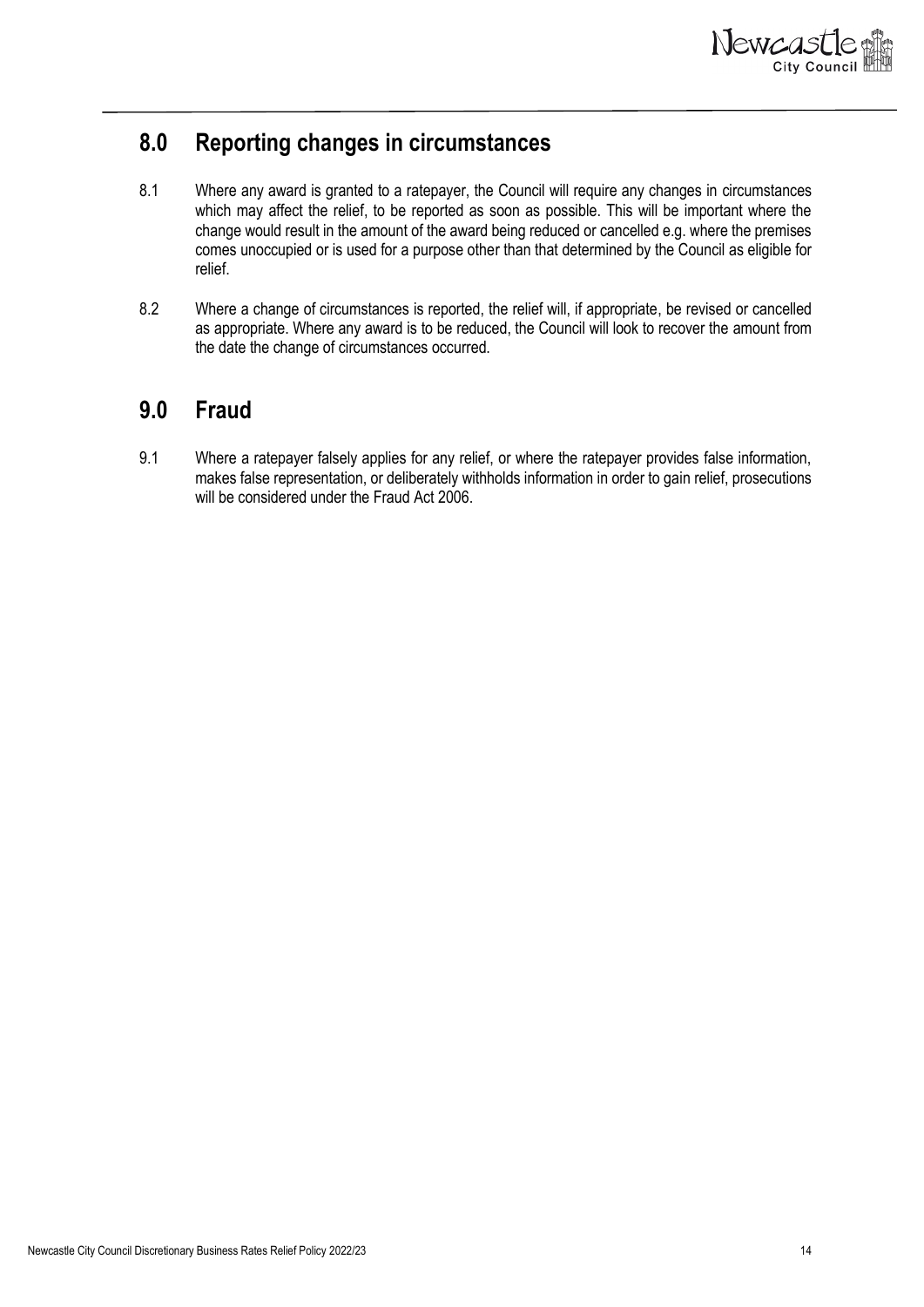

### <span id="page-14-0"></span>**Appendix A**

# <span id="page-14-1"></span>**Discretionary Relief – Mandatory Relief recipients**

### <span id="page-14-2"></span>**General Explanation**

- A.1 S43 of the Local Government Finance Act 1988 allows mandatory relief (80%) to be granted on premises if the ratepayer is a charity or trustees for a charity and the premises are wholly or mainly used for charitable purposes. Within this context wholly or mainly means 80% of the property is used for charitable activities. No charge is made in respect of unoccupied premises where it appears that *when next in use* it will be used wholly or mainly for those purposes.
- A.2 The legislation has been amended by the Local Government Act 2003 (effective from 1<sup>st</sup> April 2004) to include registered<sup>6</sup> Community Amateur Sports Clubs (CASC). These organisations can now receive the mandatory (80%) relief.

### <span id="page-14-3"></span>**Charity registration**

- A.3 Charities are defined within the legislation as being an institution<sup>7</sup> or other organisation established for charitable purposes only or by persons administering a trust established for charitable purposes only.
- A.4 The question as to whether an organisation is a charity may be resolved in the majority of cases by reference to the register of charities maintained by the Charity Commissioners under s.4 of the Charities Act 1960. Entry in the register is conclusive evidence. By definition, under the Non-Domestic Rating legislation, there is no actual need for an organisation to be a registered charity to receive the relief and this has been supported by litigation<sup>8</sup>, however in all cases the organisation must fall within the following categories:
	- trusts for the relief of poverty;
	- trusts for the advancement of religion;
	- trusts for the advancement of education; and
	- trusts for other purposes beneficial to the community, but not falling under any of the preceding heads.
- A.5 Certain organisations are exempted from registration generally and are not required to make formal application to the Charity Commissioners these are:
	- the Church Commissioners and any institution administered by them;
	- any registered society within the meaning of the Friendly Societies Acts of 1896 to 1974;
	- units of the Boy Scouts Association or the Girl Guides Association; and
	- voluntary schools within the meaning of the Education Acts of 1944 to 1980.
- A.6 The Council will consider charitable organisations, registered or not, for mandatory relief.

<sup>6</sup> Registered with HMRC as a CASC

<sup>7</sup> S67(10) Local Government Finance Act 1988

<sup>8</sup> Income Tax Special Commissioners v Pemsell (1891)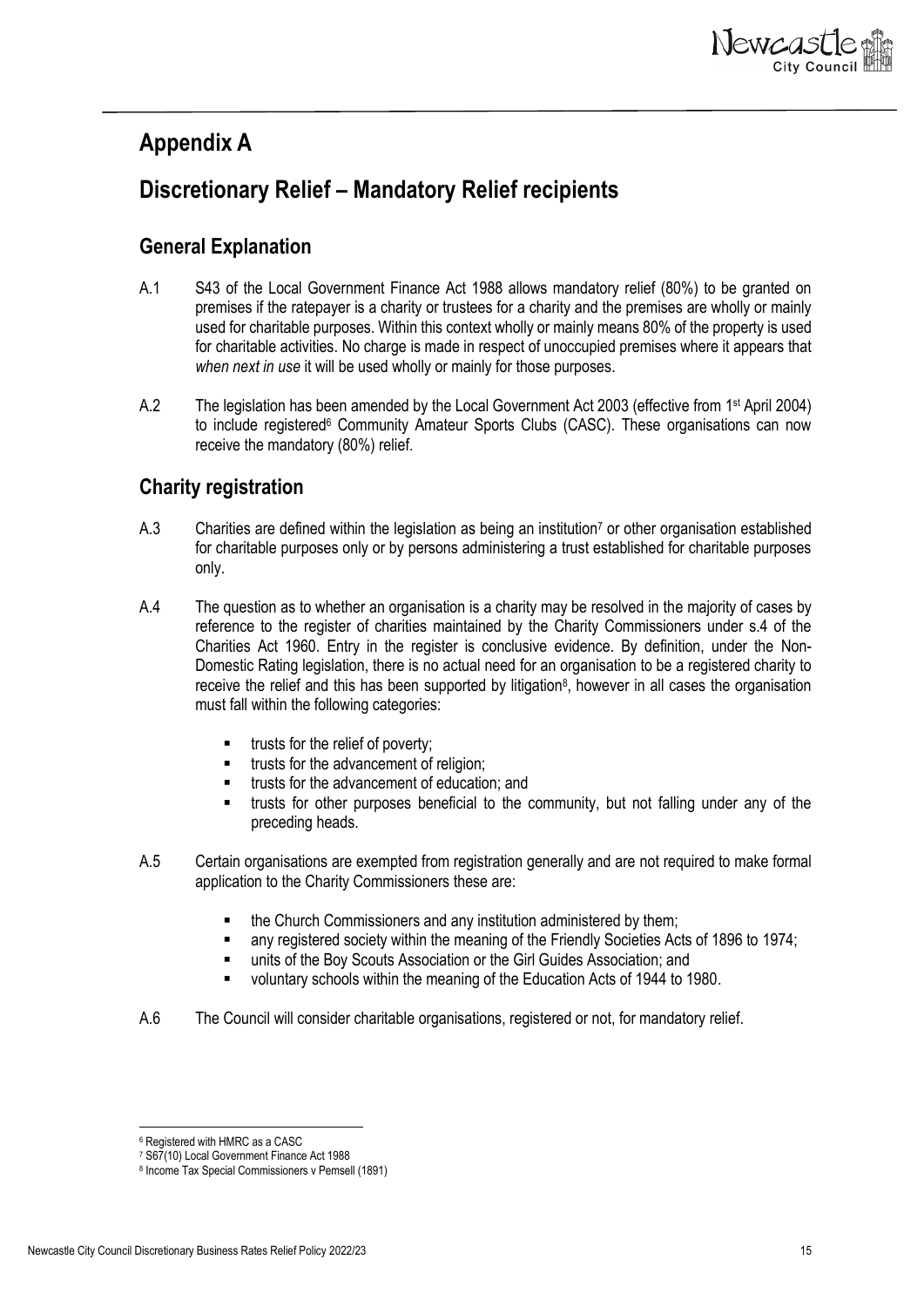

#### <span id="page-15-0"></span>**Use of Premises – wholly or mainly used**

- A.7 Irrespective of whether an organisation is registered as a charity or not, the premises **must** be wholly or mainly used for charitable purposes. In most cases this can be readily seen by inspection, but on occasions the Council has had to question the actual use to which the premises are to be put. In some cases, it will be necessary for the Council request supporting evidence regarding charitable events such as advertising, participation, funds raised and so on.
- A.8 The council defines wholly or mainly in this context as meaning that 80% of the property must be used for charitable purposes whether of that charity or of that and other charities.
- A.9 The following part of this section gives details on typical uses where relief may be given plus additional criteria that have to be satisfied. The list is not exhaustive but gives clear guidance on premises for which mandatory relief can be granted *and therefore* premises which may be equally considered for discretionary rate relief.

#### <span id="page-15-1"></span>**Offices, administration and similar premises**

- A.10 Premises used for administration of the Charity include:
	- Offices:
	- Meeting Rooms; and
	- Conference Rooms.

#### <span id="page-15-2"></span>**Charity shops**

- A.11 Charity shops are required to meet additional legislative criteria if they are to receive mandatory relief. Section 64 (10) of the Local Government Finance Act 1988 provides that a property is to be treated as being wholly or mainly used for charitable purposes at any time if, at the time, it is wholly or mainly used for the sale of goods donated to a charity and the proceeds of the sale of the goods (after any deduction of expenses) are applied for the purposes of the charity. This Council defines 'wholly or mainly' in this context as using 80% of the property for the sale of goods.
- A.12 In order to ascertain whether an organisation meets these requirements, inspections may be made by an officer of the Council when an application is received

### <span id="page-15-3"></span>**Granting of Mandatory Relief - the Council's Policy**

A.13 Where the criteria for awarding mandatory relief are met, the rate charges shall be calculated in accordance with the legislation reducing the liability of ratepayers for each day that the criteria are met.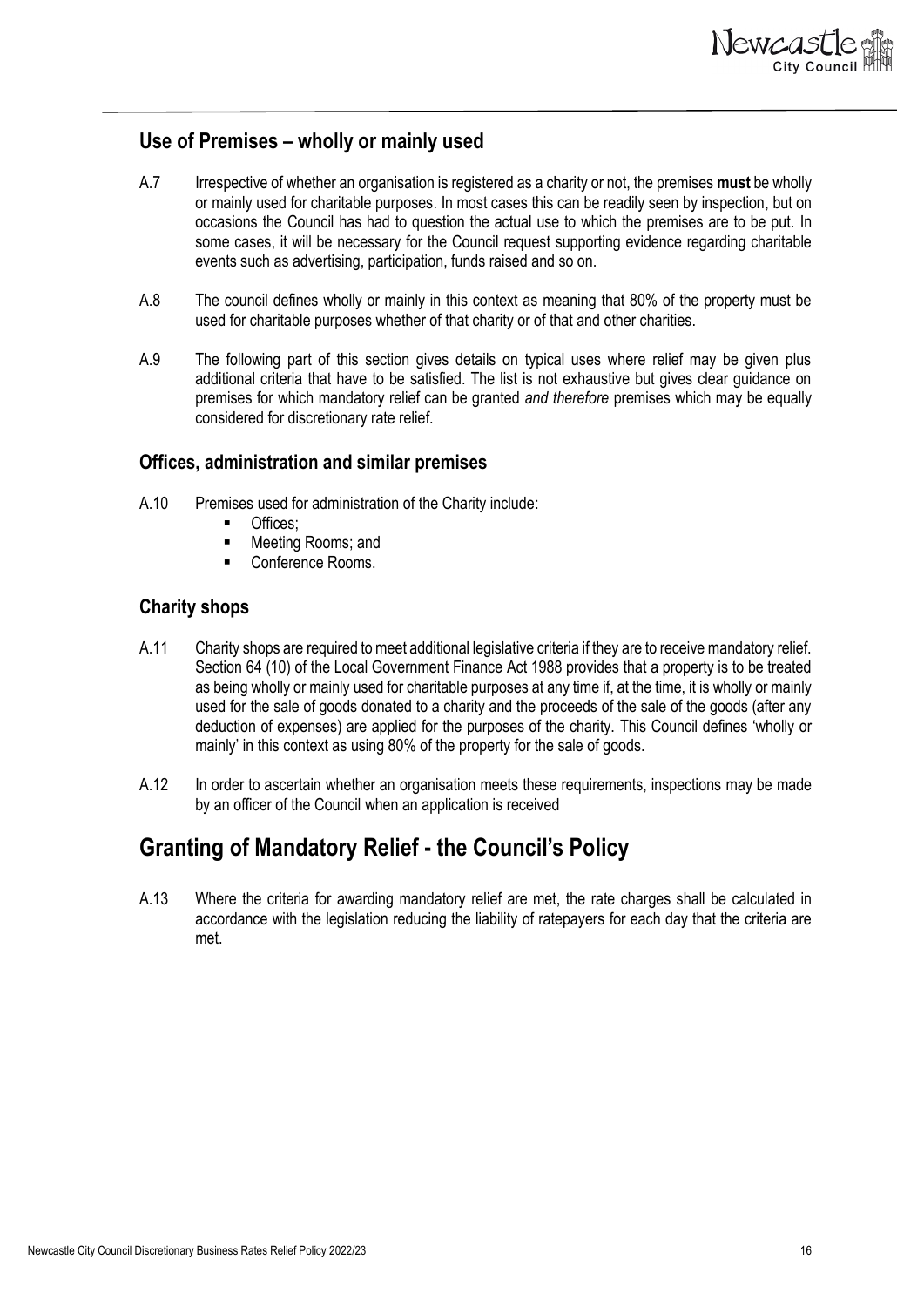

# <span id="page-16-0"></span>**The Council's Policy for granting discretionary relief to Mandatory Relief recipients.**

- A.14 Registered charities and not for profit organisations will be expected to fund the remaining 20% of business rates that is not covered within the mandatory element. The Council will only consider applications for a discretionary rate relief top up from charities in exceptional circumstances.
- A.15 In determining the application, the following matters will be taken in to consideration:
	- 1. How the charity supports and links into the Council's corporate vision, values and priorities;
	- 2. The purpose of the charity and the specific activity carried out within the premises for which the relief is requested; and
	- 3. Whether the charity operates at a local or national level and where appropriate, the local and national funding streams and financial position of the charity.
- A16 The Council is keen to support businesses that have a critical role to play in the local economy and to assist the Council in meeting the corporate aims and values
- A.17 In the case of registered Community Amateur Sports Clubs, the key criteria in determining the application will be:
	- 1. The ratepayer occupies the whole hereditament;
	- 2. Relief cannot be granted in respect of premises that are occupied by the Council or precepting authority;
	- 3. How the CASC supports and links into the Council's corporate vision, values and priorities;
	- 4. Themembership and fee structure, and whether the CASC is accessible to all residents, including whether there are concessions for certain groups, for example people on a low income or young people under 18;
	- 5. Membership numbers and the number and percentage of these members that are local residents;
	- 6. If the CASC has due regard to equality issues and if it actively encourages members from underrepresented groups, for example black and minority ethnic residents, people over 50 and people with disabilities:
	- 7. Whether facilities are available to the wider community regardless of ability; and
	- 8. If the CASC runs a bar or food provision: the level of income from this activity and how this money is used; and whether the CASC operates at a local or national level and where appropriate, the local and national funding streams and financial position of the CASC.
	- A.18 The Council wishes to support and enable appropriate businesses to start, develop and continue with their operations that deliver outcomes directly related to the Council's aims and vision. In the main, this will be done through other means rather than granting discretionary relief. There may be occasions where applications are made for such relief or where a package of measures, including discretionary relief, are appropriate in supporting businesses. This would need to be in accordance with any limitations in respect of subsidy control.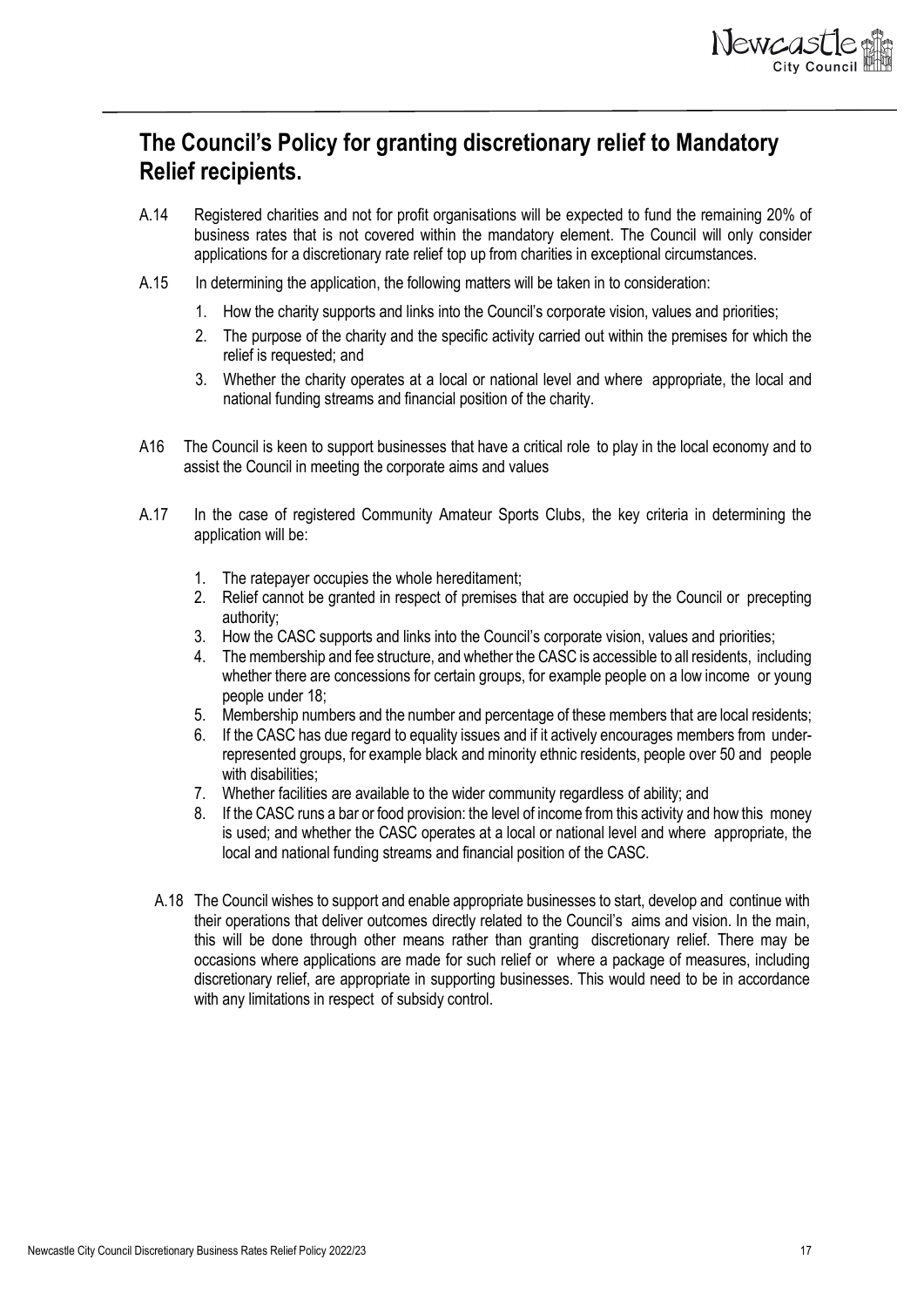

### <span id="page-17-0"></span>**Appendix B**

# <span id="page-17-1"></span>**Discretionary Relief – Non-Profit Making Organisations including Recreation**

#### <span id="page-17-2"></span>**General explanation**

#### **Non-Profit**

- B.1 The legislation<sup>9</sup> allows the Council to grant discretionary relief where the property is not an *excepted* one and all or part of it is occupied for the purposes of one or more institutions or other organisations none of which is established or conducted for profit and each of whose main objects are charitable or are otherwise philanthropic or religious or concerned with education, social welfare, science, literature or the fine arts.
- B.2 Relief cannot be granted to any premises occupied by the Council, or any town, parish council or major Precepting Authority *(excepted premises).*
- B.3 A number of issues arise from the term 'not established or conducted for profit'. This requires the Council to make enquiries as to the overall purpose of the organisation although if surpluses and such amounts are directed towards the furtherance or achievement of the objects of the organisation then it does not necessarily mean that the organisation was established or conducted for for profit.

#### **Recreation Clubs**

- B.4 Ideally all recreation clubs should be encouraged to apply for Community Amateur sports Club (CASC) status, which would automatically entitle them to 80% relief. The relief granted to CASCs is covered earlier within this policy.
- B.5 Recreation clubs can also apply to the Charity Commissioners for registration as a Charity (thereby falling under the mandatory provisions for 80% relief) where they meet the following conditions:
	- a. The promotion of community participation in healthy recreation and by the provision of facilities for the playing of particular sports; and
	- b. The advancement of the physical education of young people not undergoing formal education.

<sup>9</sup> S47 Local Government Finance Act 1988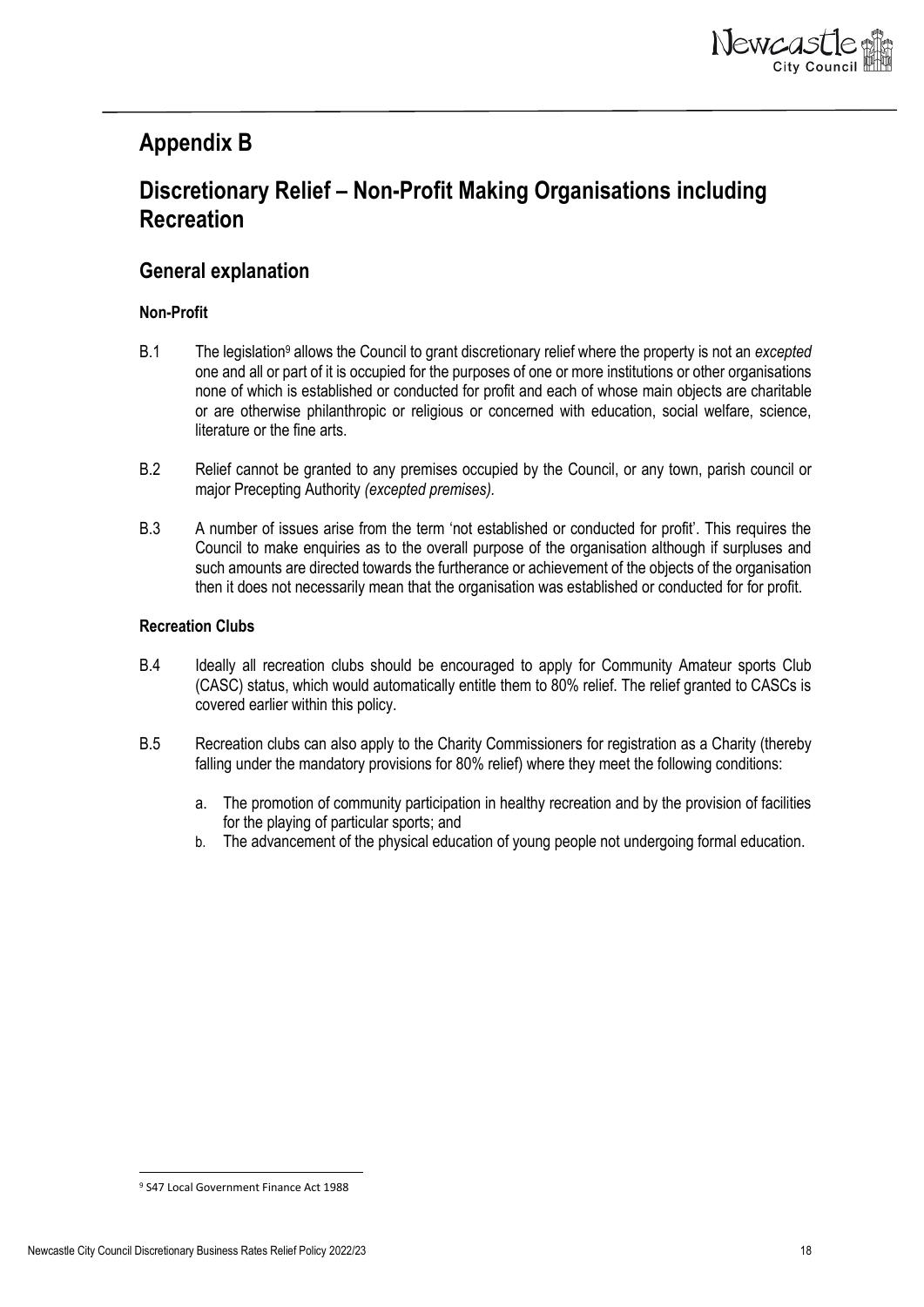

#### <span id="page-18-0"></span>**Definition of Recreation**

B.7 Recreation is clearly defined by the Sports Council as any of the following<sup>10</sup>

| Aikido<br>American Football<br>Angling<br>Archery<br>Arm Wrestling<br>Association<br>Football<br><b>Athletics</b><br><b>Australian Rules</b><br>Football<br><b>Badminton</b><br>Ballooning<br>Baseball<br><b>Basketball</b><br><b>Baton Twirling</b><br><b>Biathlon</b><br>Bicycle Polo<br><b>Billiards and</b><br>Snooker<br><b>Bobsleigh</b><br>Boccia<br><b>Bowls</b><br>Boxing<br>Camogie<br>Canoeing<br>Caving<br><b>Chinese Martial</b><br>Arts<br>Cricket | Croquet<br>Crossbow<br>Curling<br>Cycling<br><b>Disability Sport</b><br>Dragon Boat Racing<br>Equestrian<br>Fencing<br>Fives<br>Flying<br><b>Gaelic Football</b><br>Gliding<br>Golf<br>Gymnastics<br>Handball<br>Hang/Para Gliding<br><b>Highland Games</b><br>Hockey<br>Horse Racing<br>Hovering<br>Hurling<br>Ice Hockey<br>Ice Skating<br>Jet Skiing<br>Ju Jitsu<br>Judo | Kabaddi<br>Karate<br>Kendo<br>Korfball<br>Lacrosse<br>Lawn Tennis<br>Life Saving<br>Luge<br><b>Modern Pentathlon</b><br>Motor Cycling<br>Motor Sports<br>Mountaineering<br>Movement, Dance,<br><b>Exercise &amp; Fitness</b><br>Netball<br>Orienteering<br>Parachuting<br>Petanque<br>Polo<br>Pony Trekking<br>Pool<br>Quoits<br>Racketball<br>Rackets<br>Raquetball<br>Rambling | <b>Real Tennis</b><br>Roller Hockey<br><b>Roller Skating</b><br>Rounders<br>Rowing<br>Rugby League<br>Rugby Union<br>Sailing<br>Sand/Land<br>Yachting<br>Shinty<br>Shooting<br>Skateboarding<br>Skiing<br>Skipping<br>Snowboarding<br>Softball<br>Sombo Wrestling<br>Squash<br>Skater/Street<br>Hockey<br>Sub-Aqua<br>Surf Life Saving<br>Surfing<br>Swimming &<br>Diving<br><b>Table Tennis</b><br>Taekwondo | Tang Soo Do<br>Tenpin<br><b>Bowling</b><br>Trampolining<br>Triathlon<br>Tug of War<br>Unihoc<br>Volleyball<br><b>Water Skiing</b><br>Weightlifting<br>Wrestling<br>Yoga |
|------------------------------------------------------------------------------------------------------------------------------------------------------------------------------------------------------------------------------------------------------------------------------------------------------------------------------------------------------------------------------------------------------------------------------------------------------------------|-----------------------------------------------------------------------------------------------------------------------------------------------------------------------------------------------------------------------------------------------------------------------------------------------------------------------------------------------------------------------------|----------------------------------------------------------------------------------------------------------------------------------------------------------------------------------------------------------------------------------------------------------------------------------------------------------------------------------------------------------------------------------|---------------------------------------------------------------------------------------------------------------------------------------------------------------------------------------------------------------------------------------------------------------------------------------------------------------------------------------------------------------------------------------------------------------|-------------------------------------------------------------------------------------------------------------------------------------------------------------------------|
|------------------------------------------------------------------------------------------------------------------------------------------------------------------------------------------------------------------------------------------------------------------------------------------------------------------------------------------------------------------------------------------------------------------------------------------------------------------|-----------------------------------------------------------------------------------------------------------------------------------------------------------------------------------------------------------------------------------------------------------------------------------------------------------------------------------------------------------------------------|----------------------------------------------------------------------------------------------------------------------------------------------------------------------------------------------------------------------------------------------------------------------------------------------------------------------------------------------------------------------------------|---------------------------------------------------------------------------------------------------------------------------------------------------------------------------------------------------------------------------------------------------------------------------------------------------------------------------------------------------------------------------------------------------------------|-------------------------------------------------------------------------------------------------------------------------------------------------------------------------|

#### <span id="page-18-1"></span>**Access to clubs**

- B.8 Guidance issued by the DCLG also requires the Council to consider access to clubs within the community before granting discretionary relief.
- B.9 Membership should be open to all sections of the community. There may be legitimate restrictions placed on membership which relate for example to ability in sport or to the achievement of a standard in the field covered by the organisation or where the capacity of the facility is limited, but in general membership should not be exclusive or restrictive.
- B.10 Membership rates should not be set at such a high level as to exclude the general community. However, membership fees may be payable at different rates that distinguish the different classes of membership such as juniors, adults, students, pensioners, players, non-players, employed and unemployed. In general, the club or organisation must be prepared to show that the criteria by which it considers applications for membership are consistent with the principle of open access.

<sup>10</sup> Definition last reviewed by Sport England in 2002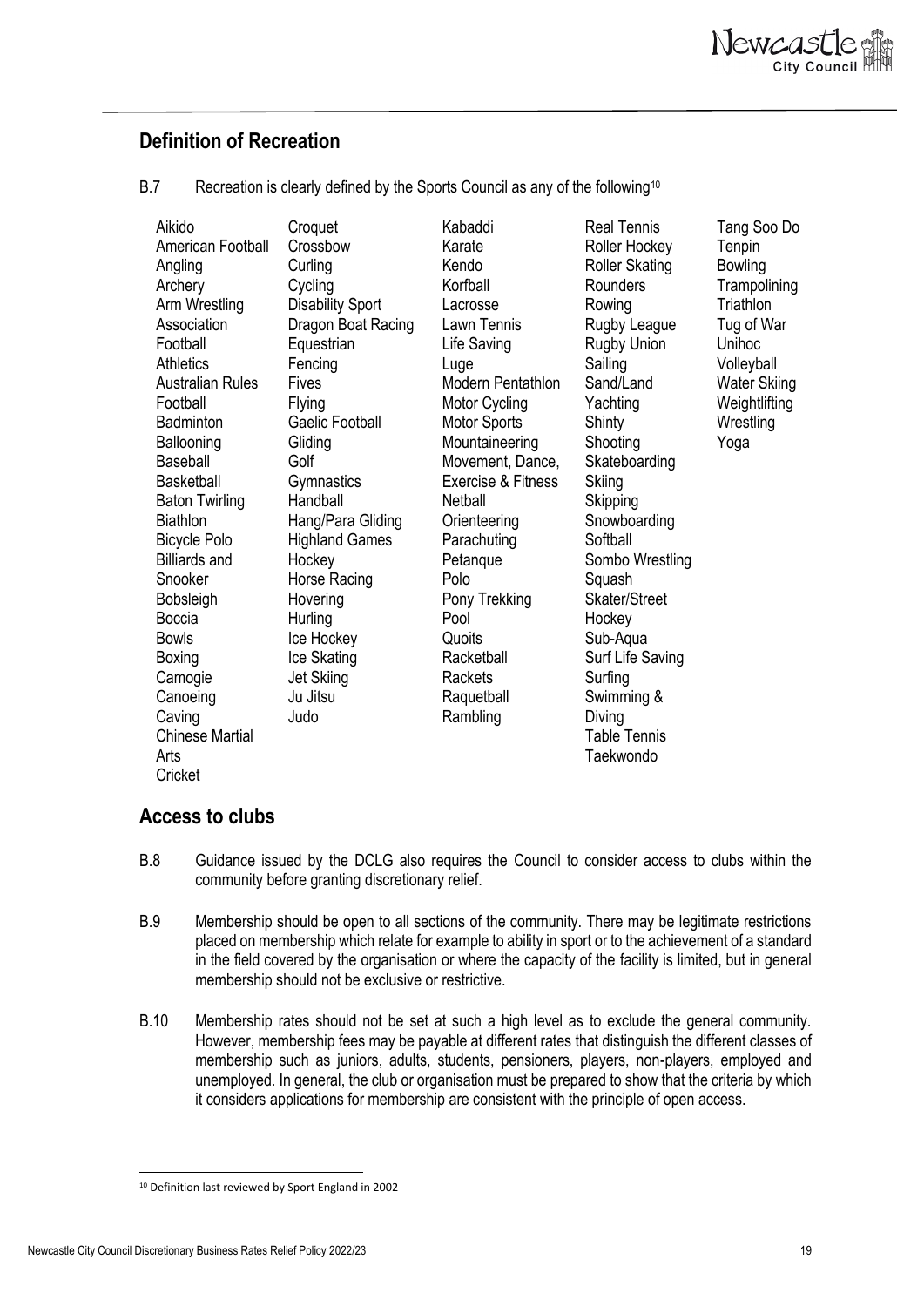

B.11 The Council also asks the following question to help establish the level of access 'Does the organisation actively encourage membership from particular groups in the community e.g. young people, women, older age groups, persons with disability, ethnic minorities' etc.?'

#### <span id="page-19-0"></span>**Provision of facilities**

- B.12 Clubs which provide training or education are encouraged, as are those who provide schemes for particular groups to develop their skills e.g. young people, the disabled, retired people.
- B.13 A number of organisations run a bar. The mere existence of a bar will not in itself be a reason for not granting relief. However, the Council focuses on the main purpose of the organisation. The Council is encouraged to examine the balance between playing and non-playing members.
- B.14 Within this area, the Council also considers whether the facilities provided relieve the Council of the need to do so, or enhance and supplement those that it does provide.

### <span id="page-19-1"></span>**Discretionary Relief - Non–Profit Organisations including Recreation – the Council's Policy**

- B.15 The Council will consider applications for discretionary rate relief fromnon-profit making organisations on their own merits on a case-by-case basis. In determining the application, the following matters will be taken in to consideration (The list is not exhaustive):
	- How the organisation supports and links into the Council's corporate vision and priorities;
	- Whether the facilities provided include education and/or training for members as a whole or for special groups;
	- The extent to which the facilities provided reduce the demand for Council services or produce savings;
	- Any membership and fee structure and whether the facilities are accessible to all residents, including whether there are concessions for certain groups, for example people on a low income or young people under 18;
	- If covered by a membership scheme, membership numbers and the number and percentage of these members that are local residents;
	- If the organisation has due regard to equality issues and if its facilities are used by all members of the community, for example black and minority ethnic residents, people over 50 and people with disabilities.
- B.16 The Council will also require additional financial information including:
	- If the organisation runs a bar or food provision, the level of income from this activity and how this money is used.; and
	- Whether the organisation operates at a local or national level and where appropriate, the local and national funding streams and financial position of the organisation.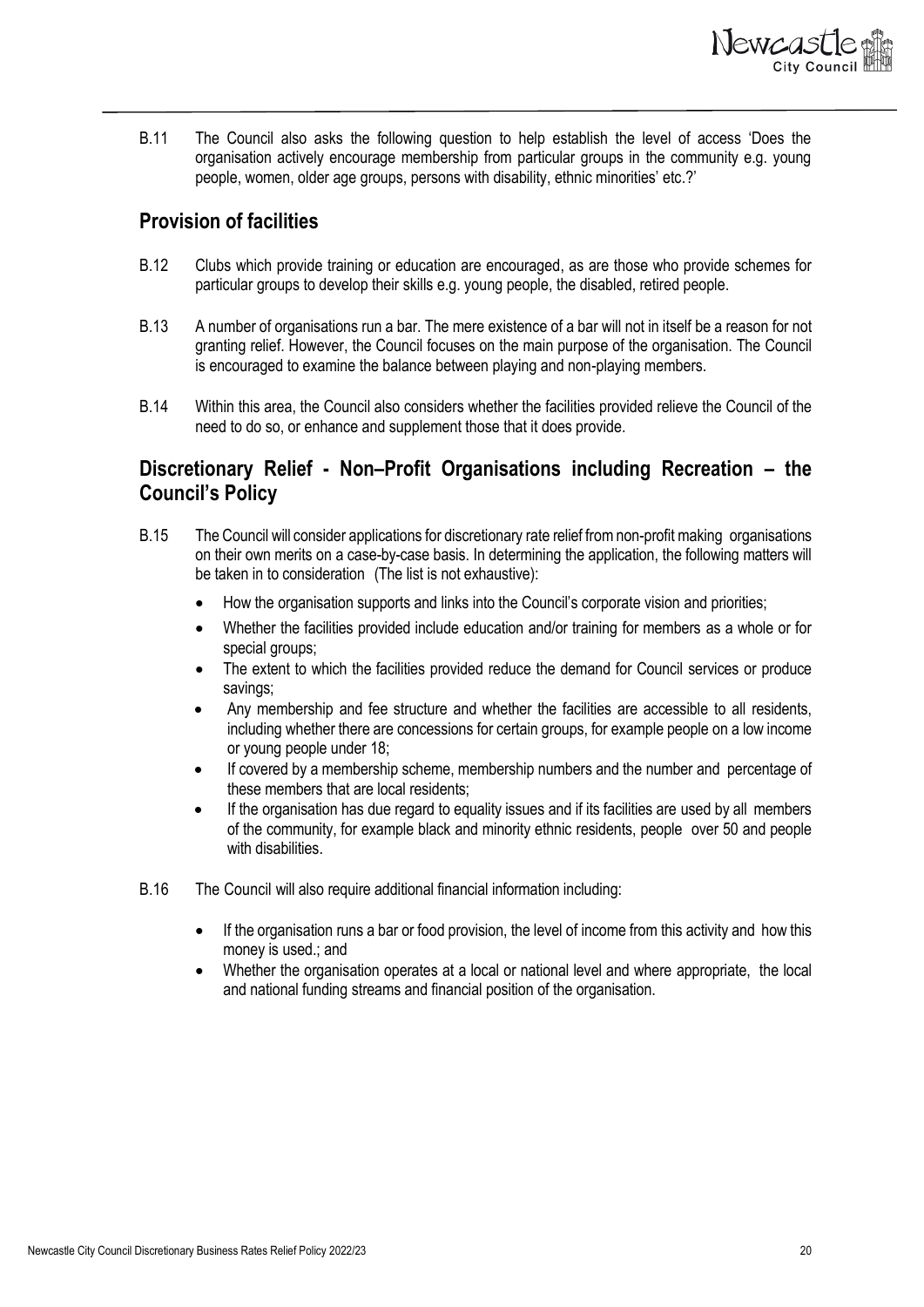

# <span id="page-20-0"></span>**Appendix C**

# <span id="page-20-1"></span>**Discretionary Relief - Rural Rate Relief – Mandatory Relief recipients**

### <span id="page-20-2"></span>**What are the qualifying criteria for Mandatory Relief?**

- C.1 For a Post Office or General Store to be entitled to 50% Mandatory Relief, all the following criteria must be met:
	- The Rateable Value of the property must not exceed £8,500 (from 1 April 2010);
	- The property must be used as a Post Office or a General Store (see below for definition), or both;
	- The property must be the only Post Office or the only General Store within the Rural Settlement.
- C.2 For a Public House or Petrol Filling Station to be entitled to 50% Mandatory Relief, all the following criteria must be met:
	- The Rateable Value of the property must not exceed £12,500 from 1 April 2010);
	- The property must be used as a Public House (see below for definition) or a Petrol Filling Station (see below for definition); and
	- The property must be the only Public House or the only Petrol Filling Station within the Rural Settlement.
- C.3 For a village food shop to be entitled to 50% Mandatory Relief, all the following criteria must be met:
	- The Rateable Value of the property must not exceed £8,500 from 1 April 2010); and
	- The property must be used as a shop selling mainly food (see below for definition).

#### <span id="page-20-3"></span>**What rural settlements exist within the Newcastle City Council area?**

- C.4 The following are deemed to be rural settlements within the City Council's area:
	- Dinnington; and
	- Brunswick.

#### <span id="page-20-4"></span>**What is the definition of a General Store?**

C.5 For the purposes of Rural Rate Relief, 'General Store' means a business or trade, which wholly or mainly sells by retail both food (other than confectionery) for human consumption and general household goods. Where there are two or more General Stores within the same Rural Settlement, none can qualify for Mandatory Relief on that basis, although if one of them functions as a Post Office or a Food Shop relief may be claimed independently on that ground. However, both a General Store and a Post Office in the same Rural Settlement will qualify for Mandatory Relief, provided that, they both meet the criteria. Although a General Store or a Post Office may not meet the criteria for Mandatory Relief, they may still be eligible to apply for Discretionary Relief.

#### <span id="page-20-5"></span>**What is the definition of a Public House?**

C.6 For the purposes of Rural Rate Relief, 'Public House' means any premises as defined in the Licensing Act 2003, which has a premises license authorising sale by retail of alcohol for consumption on the premises. In addition, the premises must be used principally for retail sales of alcohol to members of the public for consumption on the premises, and sales must not be subject to the condition that buyers reside at or consume food on the premises.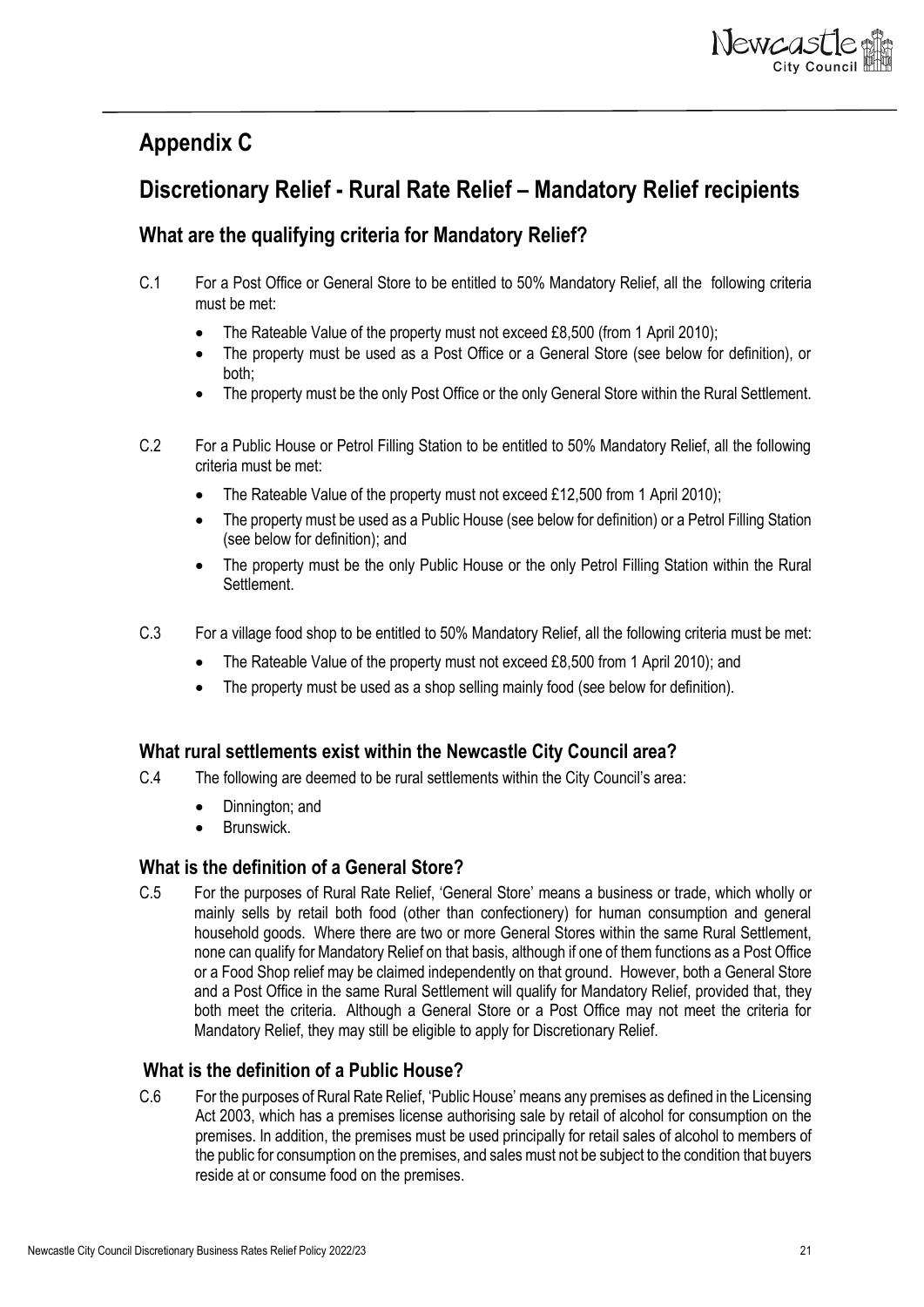

#### <span id="page-21-0"></span>**What is the definition of a Petrol Filling Station?**

C.7 For the purposes of Rural Rate Relief, 'Petrol Filling Station' means premises where petrol or other automotive fuels are sold retail to the general public for fuelling motor vehicles intended or adapted for use on roads

#### <span id="page-21-1"></span>**What is the definition of a Food Shop?**

C.8 For the purpose of Rural Rate Relief, 'Food Shop' means a trade or business consisting wholly or mainly of the sale by retail of food for human consumption (excluding confectionery and catering – in this context catering means any supply of food for consumption on the premises on which it is supplied and any supply of hot food for consumption off the premises). This definition may also include shops, which sell mainly household foods and which may partly also sell hot take away food or food consumed on the premises. But shops whose main business is a restaurant, tearoom, takeaway, or confectionery sales are not food shops and so will not qualify for mandatory relief.

#### <span id="page-21-2"></span>**What are the qualifying criteria for Discretionary Relief?**

C.9 The Council may grant up to 50% Discretionary Relief in respect of any property which qualifies for 50% Mandatory Relief and the Council may also grant up to 100% Discretionary Relief to any rural business which does not meet the mandatory provisions. It should be noted that for 2017 onwards Central Government has requested that Council grant 50% discretionary relief to all ratepayers who receive 50% mandatory rural rate relief.

#### <span id="page-21-3"></span>**Rural Rate Relief – Mandatory Relief recipients, the Council's Policy for granting discretionary relief.**

C.10 As Central Government has requested and fully funds any additional relief granted to ratepayers who receive mandatory rural rate relief, the Council will automatically grant the additional 50% until such time as primarily legislation is changed.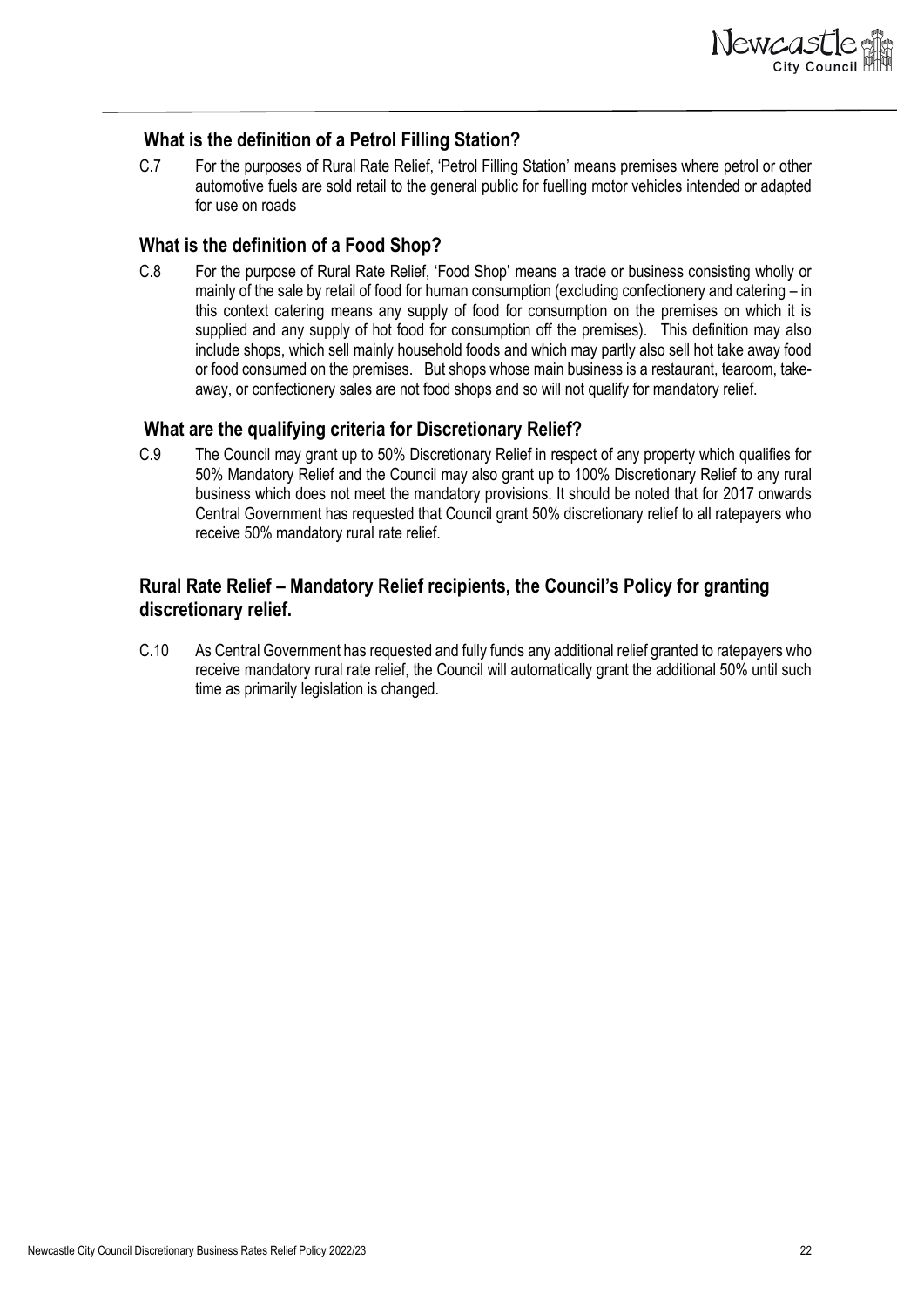

# <span id="page-22-0"></span>**Appendix D**

### <span id="page-22-1"></span>**Discretionary Relief – Premises within Rural Settlements**

#### <span id="page-22-2"></span>**Discretionary Relief – Premises within Rural Settlements**

- D.1 In addition to having the ability to grant discretionary relief to those in receipt of mandatory relief, the Local Government and Rating Act 1997 allows discretionary relief of up to 100% to be granted where the rateable value is £16500 or less and:
	- a. Property is used for purposes which are of benefit to the local community; and
	- b. It would be reasonable for the billing authority to award relief, having regards to the Council's Council Taxpayers.
- D.2 As with most discretionary relief, part of the cost, is met by Central Government and the balance from local sources.
- D.3 The main criteria for granting discretionary relief in respect of rural rate relief is that premises are used to benefit the local community.

#### <span id="page-22-3"></span>**Benefit to the local community**

- D.4 Whilst each application for the relief will be considered on its own merits, there are certain factors which weigh heavily in the decision-making process. It is this Council's belief that the spirit of the legislation is to assist businesses and amenities, which contribute significantly to the quality of life of the people who have their main home in the Rural Settlement.
- D.5 To be successful for consideration, a business must show that its existence is a significant benefit to the local community with the majority of local residents directly benefiting from services or facilities provided by that business

#### <span id="page-22-4"></span>**Rural Rate Relief – the Council's Policy for granting discretionary relief.**

- D.6 The Council will also consider applications for a discretionary rural rate relief from all ratepayers, not entitled to mandatory relief up to a maximum of 100%.
- D.7 In determining the application the following matters will be taken in to consideration:
	- The granting of any discretionary relief will be essential in ensuring the viability of any business within the rural settlement:
	- The granting of any discretionary relief is proportionate given the level of any business rates charged compared with the overall turnover of the business;
	- The granting of any discretionary relief will assist the business in continuing to be viable and / or prevent the business from failing;
	- The business is considered by the Council to be essential to the community and that any reduction or withdrawal of the business will have a serious detrimental effect on the rural settlement;
	- The granting of any discretionary relief is reasonable having regard to the effect on taxpayers of the Council;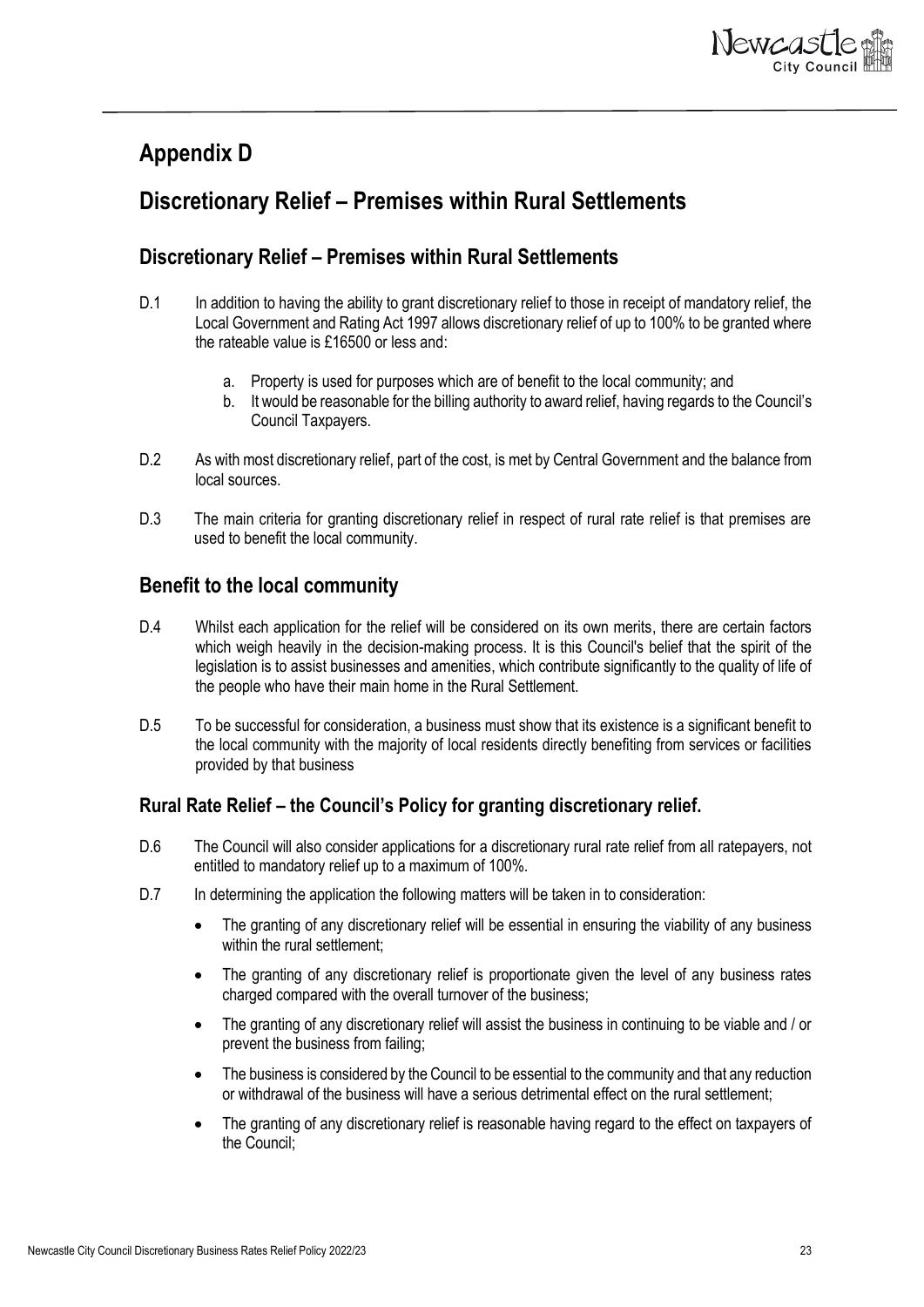

# <span id="page-23-0"></span>**Appendix E**

# <span id="page-23-1"></span>**Discretionary Relief – Localism Act 2011**

### <span id="page-23-2"></span>**General explanation**

- E.1 Section 69 of the Localism Act 2011 amended Section 47 of the Local Government Finance Act 1988. These provisions allow all Councils to grant discretionary relief in **any** circumstances where it feels fit having regards to the effect on the Council Tax payers of its area.
- E.2 The provisions are designed to give authorities flexibility in granting relief where it is felt that to do so would be of benefit generally to the area and be reasonable given the financial effect to Council Tax payers.

### <span id="page-23-3"></span>**Discretionary Relief – Localism – the Council's Policy**

- E.3 Applications will be considered from any ratepayer who wishes to apply. However, where a ratepayer is suffering hardship or severe difficulties in paying their rates liability then relief can be granted under the existing provisions as laid down by **Section 49 of the Local Government Finance Act 1988.** There will be no requirement to grant relief in such cases under the Council's discretionary relief policy.
- E.4 Any ratepayer applying for discretionary rate relief under these provisions and who does not meet the criteria for existing relief (charities, non-profit making organisations etc.) must meet **all** of the following criteria and the amount of relief granted will be dependent on the following key factors:
	- a. The ratepayer **must not** be entitled to mandatory rate relief (Charity or Rural Rate Relief);
	- b. The ratepayer **must not** be entitled to Central Government funded reliefs;
	- c. The ratepayer **must not** be an organisation that could receive relief as a non-profit making organisation or as a sports club or similar;
	- d. The ratepayer **must** occupy the premises (no discretionary rate relief will be granted for unoccupied premises);
	- e. The premises and organisation **must** be of *significant* benefit to residents of the Council's area;
	- f. The premises and organisation **must** relieve the Council of providing similar facilities;
	- g. The ratepayer **must**;
		- a. Provide facilities to certain priority groups such as elderly, disabled, minority groups, disadvantaged groups; **or**
		- b. Provide *significant* employment or employment opportunities to residents of the Council; **or**
		- c. Provide the residents of the area with such services, opportunities or facilities that cannot be obtained locally or are not provided locally by another organisation;
	- h. The ratepayer **must** demonstrate that assistance (provided by the discretionary rate relief) will be for a *short time only* **and** that any business / operation is financially viable in the medium and long term; **and**
	- i. The ratepayer **must** show that the activities of the organisation are consistent with the Council's core vision, values and priorities.
- E.5 Where a ratepayer can demonstrate that **all** of the above criteria are met, relief will be considered for initially a short period.
- E.6 A formal application from the ratepayer will be required in each case and any relief will be granted in line with Subsidy Control requirements as specified within section 5 of this policy.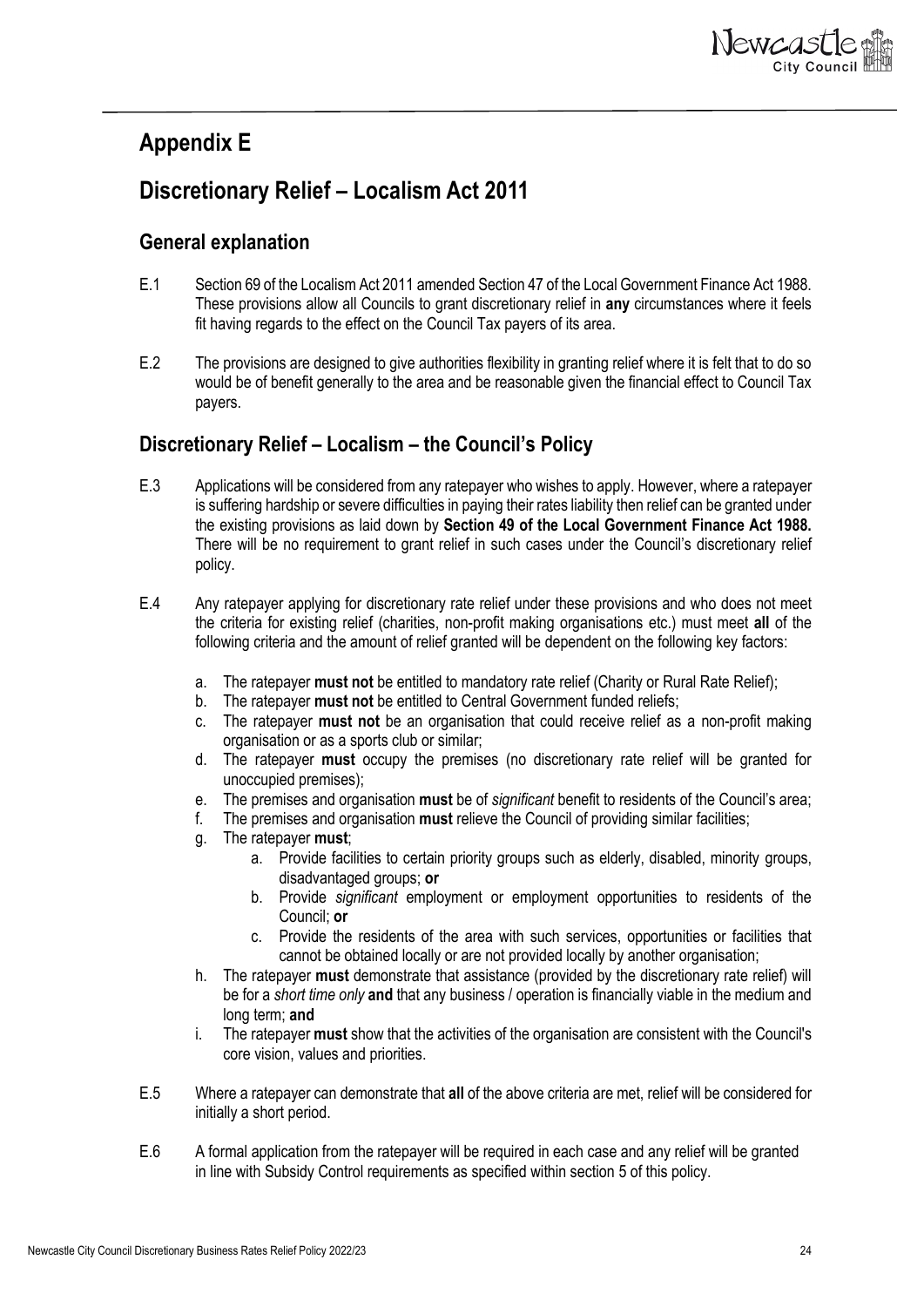

# <span id="page-24-0"></span>**Appendix F**

### <span id="page-24-1"></span>**Local Newspaper Relief**

#### <span id="page-24-2"></span>**General Explanation**

- F.1 This is a temporary relief for 2017-18, 2018-19 and 2019-20 and the Government is not changing the legislation around the reliefs available to these properties. Central Government will reimburse local authorities that use their discretionary relief powers (under section 47(3)) of the Local Government Finance Act 1988 to grant relief in line with the eligibility criteria set out in this guidance.
- F.2 The Council will be compensated by Central Government through a grant under section 31 of the Local Government Act 2003.

#### <span id="page-24-3"></span>**Eligibility criteria**

F.3 The scheme will provide a £1,500 relief for office space occupied by local newspapers up to a maximum of one discount per local newspaper title and per hereditament, for three years from 1 April 2017.

#### <span id="page-24-4"></span>**Local Newspapers**

F.4 The relief is to be specifically for local newspapers and by that, the Council means what would be considered a "traditional local newspaper." The relief will not be available to magazines.

### <span id="page-24-5"></span>**Office Space**

F.5 The hereditament **must** be occupied by a local newspaper and wholly or mainly used as office premises for journalists and reporters.

#### <span id="page-24-6"></span>**Amount of Relief**

F.6 The amount of relief is limited to a maximum of one discount per newspaper title (e.g. per newspaper name) **AND** per hereditament. As with all discretionary rate relief, any grant will be subject to Subsidy Control or State Aid limits as defined within section 5 of this policy.

#### <span id="page-24-7"></span>**Local Newspaper Relief – the Council's policy for granting discretionary relief.**

F.7 The Council has decided to grant relief strictly in accordance with Central Government guidelines.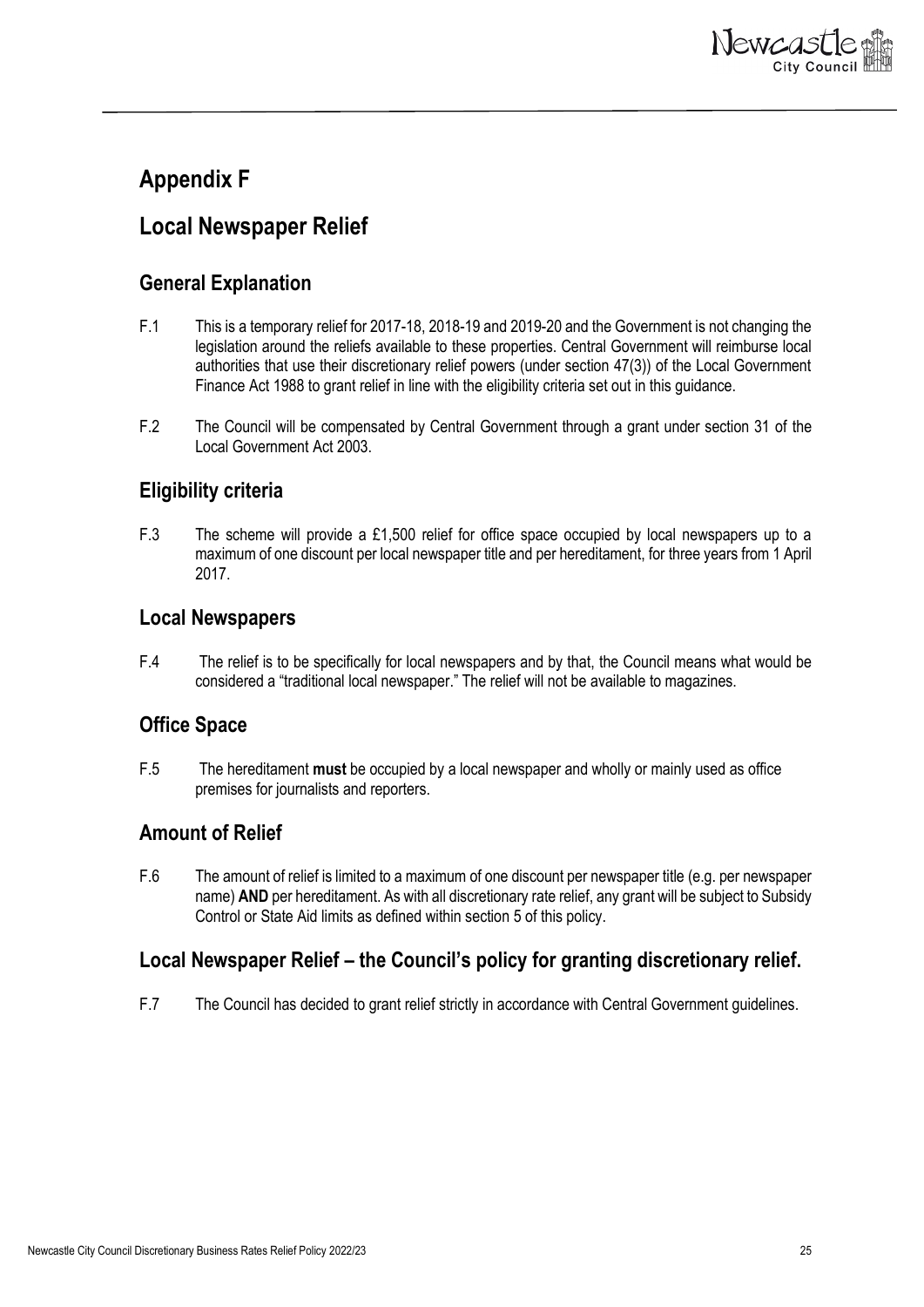

# <span id="page-25-0"></span>**Appendix G**

# <span id="page-25-1"></span>**Supporting Small Businesses Relief**

### <span id="page-25-2"></span>**General Explanation**

- G.1 Central Government has increased the thresholds for Small Business Rate Relief from 1 April 2017 to £12,000 for the 100% relief and £15,000 for the tapered relief. They have also allowed rural rate relief to be granted up to 100% using S47 of the Local Government Finance Act 1988 as a top up to the mandatory level of 50%, albeit that the rateable value limits have not been changes in respect of rural hereditaments (see section D of this policy). Unfortunately, despite these changes, some small businesses and businesses in rural areas lost their entitlement to the relief due to increases in Rateable Value through the revaluation on 1st April 2017.
- G.2 The transitional relief scheme (provided under the Non-Domestic Rating (Chargeable Amounts) (England) Regulations 2016 No. 1265) does not provide support in respect of changes in reliefs. Therefore, those ratepayers lost some or all of their small business or rural rate relief faced large percentage increases in bills from 1 April 2017.
- G.3 In view of this, Central Government announced that a new scheme of relief would be made available to those ratepayers facing large increases as a result of the loss of small business or rural rate relief due to the revaluation. All authorities are encouraged to grant the relief in accordance with the guidelines laid down by Central Government and if granted strictly in accordance with guidance, the Council will be compensated by Central Government through a grant under section 31 of the Local Government Act 2003.
- G.4 The relief is to be known as the 'Supporting Small Businesses Scheme'.
- G.5 This scheme was scheduled to finish on 31 March 2022 at the end of the 5-year revaluation cycle. As the next revaluation cycle has been delayed by Central Government the scheme has been extended for another year. It is now scheduled to end on 31 March 2023.

### <span id="page-25-3"></span>**Who is eligible for the relief and how much relief will be available?**

- G.6 The Supporting Small Businesses relief will help those ratepayers who as a result of the change in their rateable value at the revaluation are losing some or all of their small business or rural rate relief and, as a result, are facing large increases in their bills.
- G.7 To support these ratepayers, the Supporting Small Businesses relief will ensure that the increase per year in the bills of these ratepayers is limited **to the greater of:**
	- a. a percentage increase per annum of  $5\%$ ,  $7.5\%$ ,  $10\%$ ,  $15\%$  and  $15\%$  from  $2017/18$  to 2021/22 all plus inflation. ( Unlike the transitional relief scheme under the Chargeable Amount regulations), for the first year of the scheme the percentage increase is taken against the bill for 31 March 2017 after small business rate relief or rural rate relief; **or** b. a cash value of £600 per year (£50 per month).
- G.8 This cash minimum increase ensures that those ratepayers paying nothing or very small amounts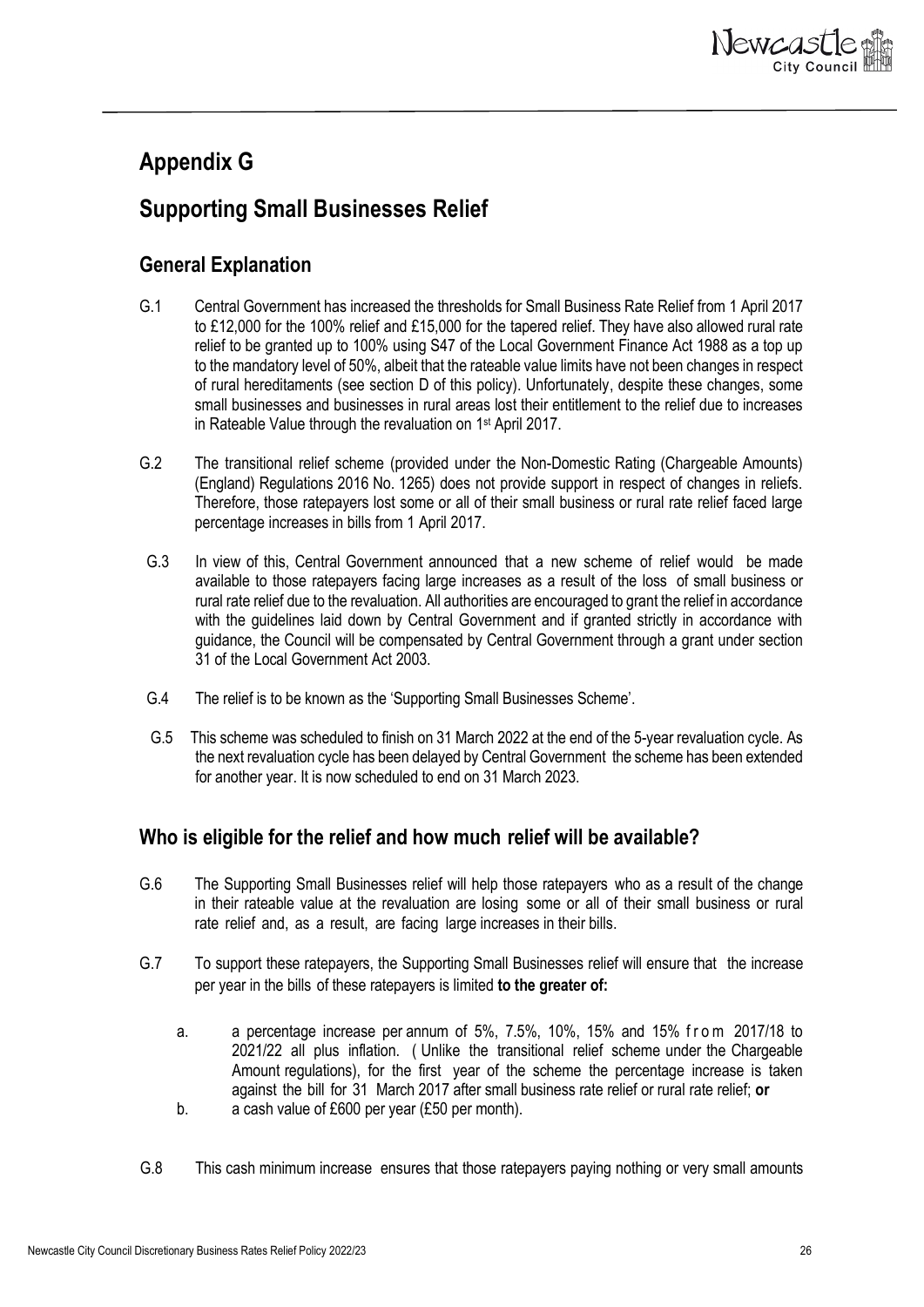

in 2016/17 after small business rate relief are brought into paying something.

- G.9 In the first year of the scheme, this means all ratepayers losing some or all of their small business rate relief or rural rate relief will see the increase in their bill capped at £600. The cash minimum increase is £600 per year thereafter. This means that ratepayers who in 2016/17 paid nothing under small business rate relief and are losing all of their entitlement to relief (i.e. moving from £6,000 rateable value or less to more than £15,000) would under this scheme be paying £3,000 in year 5.
- G.10 The Government has also decided that those on the Supporting Small Businesses relief scheme whose 2017 rateable values are £51,000 or more will not be liable to pay the supplement (1.3p) to fund small business rate relief while they are eligible for the Supporting Small Businesses relief scheme.
- G.11 Ratepayers will remain in the Supporting Small Businesses relief scheme for either 5 years or until they reach the bill they would have paid without the scheme (this would be the charge payable as their true rates payable or the charge calculated under the Non-Domestic Rating (Chargeable Amounts) (England) Regulations 2016).
- G.12 A change of ratepayer will not affect eligibility for the Supporting Small Businesses relief scheme **but** eligibility will be lost if the property falls vacant or becomes occupied by a charity or Community Amateur Sports Club that is eligible for mandatory charity relief.
- G.13 The rules for subsidy control (as detailed in section 5 of this policy) shall apply when considering Supporting Small Businesses Relief.

#### <span id="page-26-0"></span>**Recalculation of relief**

- G.14 The amount of relief awarded under the Supporting Small Businesses relief scheme will be recalculated in the event of a change of circumstances including the following:
	- This could include, for example, a backdated change to the rateable value or the hereditament; or
	- The awarding of another relief.
- G.15 The Council will, in effect, calculate the award on a daily basis taking into account the above, and the relief will be re-calculated if the rateable value changes.

#### <span id="page-26-1"></span>**Other Reliefs**

- G.16 Hereditaments eligible for charity or Community Amateur Sports Club relief or hereditaments which are unoccupied are not eligible for Supporting Small Businesses Relief. Likewise, the same principle applies to properties for which a Section 44A certificate has been granted (apportionment of rateable values for partly occupied properties). The presence of a section 44A certificate will not further reduce the bill found under the Supporting Small Business scheme.
- G.17 In accordance with Central Government guidelines, all other discretionary reliefs, will be considered **after** the application of Supporting Small Businesses relief.

#### <span id="page-26-2"></span>**Supporting Small Businesses Relief – the Council's policy for granting discretionary relief.**

G.18 The Council has decided to grant relief strictly in accordance with Central Government guidelines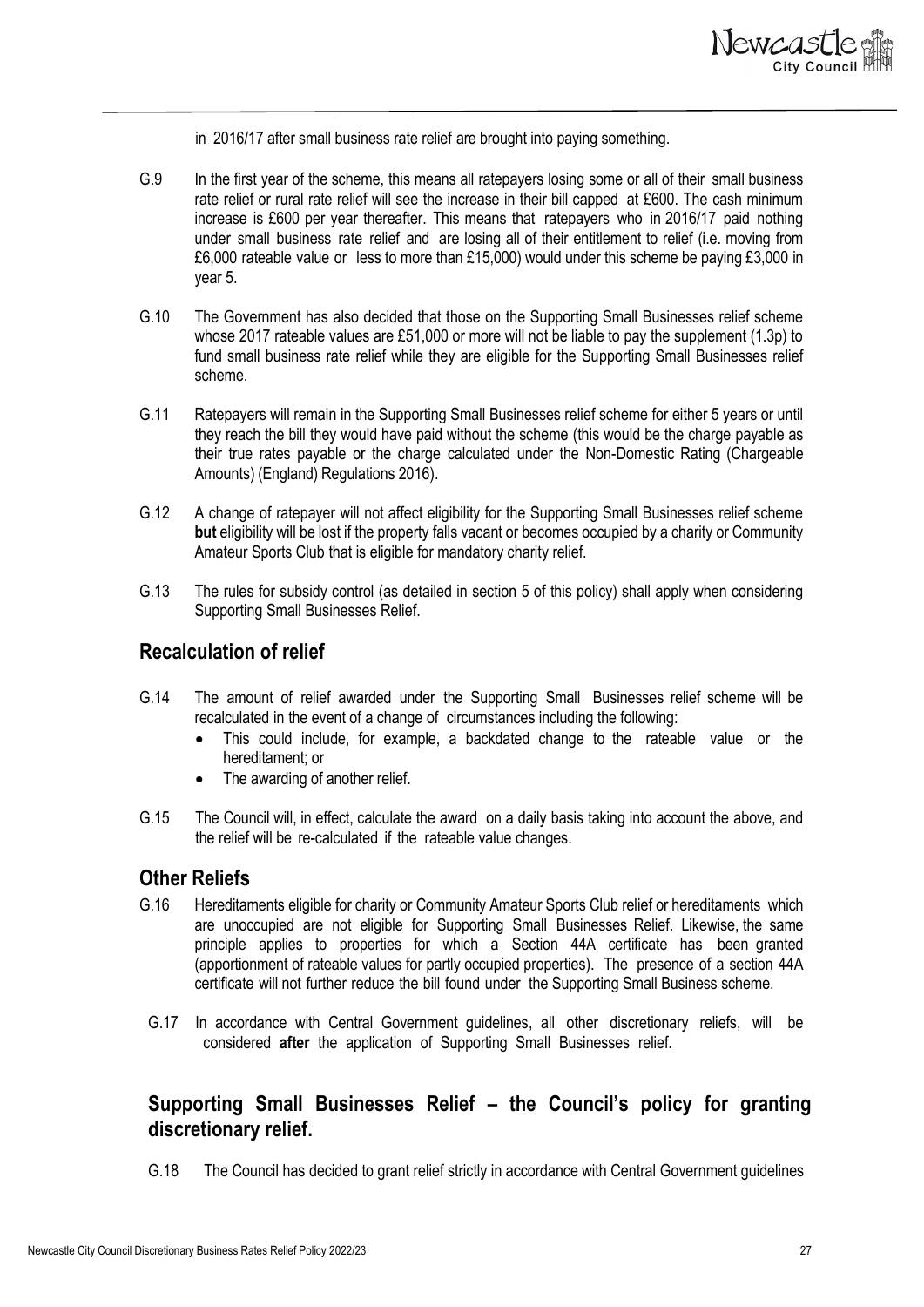

# <span id="page-27-0"></span>**Appendix H**

# <span id="page-27-1"></span>**Public House Relief – Not extended in 2019/20**

### <span id="page-27-2"></span>**General Explanation**

- H.1 This was a temporary relief for 2017-18 and the Government did not change the legislation around the reliefs available to premises. Central Government reimbursed local authorities that used their discretionary relief powers (under section 47(3)) of the Local Government Finance Act 1988) to grant £1000 relief in line with the eligibility criteria set out in guidance to be produced by Central **Government**
- H.2 Any amount granted was reimbursed by a section 31 grant.

#### <span id="page-27-3"></span>**Eligibility criteria**

- H.3 The Council's policy, in line with Central Government requirements, provided a relief of £1,000 relief for one year only (1st April 2017 to 31st March 2018) for all eligible public houses who had a rateable value of less than £100,000 on 1<sup>st</sup> April 2017.
- H.4 The definition of a 'Public House' means any premises as defined in the Licensing Act 2003, which has a premises license authorising sale by retail of alcohol for consumption on the premises. In addition, the premises **must** be used principally for retail sales of alcohol to members of the public for consumption on the premises, and sales must not be subject to the condition that buyers reside at or consume food on the premises.
- H.5 It is for the Council to decide whether any premises falls within the definition given in the above paragraph. No relief shall be given where the premises are unoccupied. Any property that is defined by the Valuation Office Agency as 'CL' and 'Public House & premises' was eligible for this relief.

### <span id="page-27-4"></span>**Other Reliefs**

H.4 Public House relief was granted after applying any other mandatory reliefs and reductions

### <span id="page-27-5"></span>**Public House Relief – the Council's policy for granting discretionary relief.**

H.5 The Council decided to grant relief strictly in accordance with Central Government guidelines.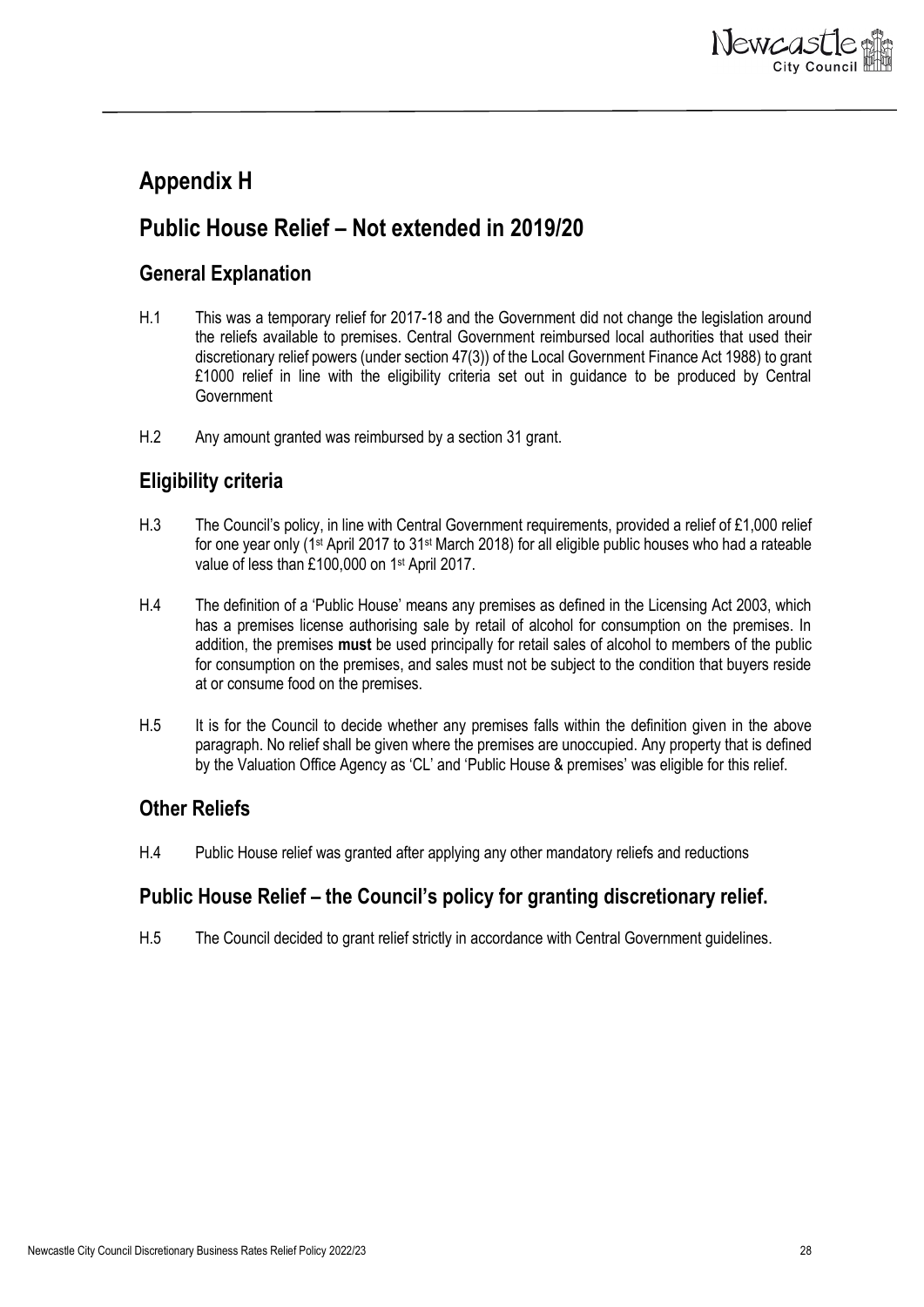

# <span id="page-28-0"></span>**Appendix I**

# <span id="page-28-1"></span>**Discretionary Business Rates Relief Scheme - Ended**

### <span id="page-28-2"></span>**General Explanation**

- I.1 In March 2017, Central Government announced that it would make available a discretionary fund of £300 million over four years from 2017-18 to support those businesses that face the steepest increases in their business rates bills as a result of the revaluation. Government determined that Councils would be best placed to determine how this fund should be targeted and administered to support those businesses and locations within their area that are in the greatest need.
- I.2 Every authority within England is to be provided with a share of a £300 million fund to support their local businesses. This is to be administered through billing authorities' discretionary relief powers under section 47 of the Local Government Act 1988.
- I.3 Government also believes that local authorities are best placed to judge the particular circumstances of local ratepayers and direct the funding where it is most needed to support local economies.
- I.4 The funding is not provided equally over the four-year period but in the following approximate proportions:

Year 1 (2017/18) 58%

Year 2 (2018/19) 28%

Year 3 (2019/20) 12%

Year 4 (2020/21) 2%

- I.5 Councils will be compensated for any relief granted under section 31 of the Local Government Act 2003. The Government decided that any underspend cannot be 'vired' from one year to the next and that any underspend will be returned to Treasury<sup>11</sup>.
- I.6 A key criteria of reimbursement was that all Billing Authorities will consult with major precepting authorities when formulating their schemes.
- 1.7 The financial effects to the Council of the Discretionary Business Rates Relief Scheme are shown in the following table

| Amount of discretionary fund awarded (£000s) - Newcastle City Council |         |         |         |
|-----------------------------------------------------------------------|---------|---------|---------|
| 2017-18                                                               | 2018-19 | 2019-20 | 2020-21 |
| 668                                                                   | 324     | 134     | 19      |

<sup>11</sup> DCLG Letter 27th April 2017 – Discretionary Rates Relief Scheme – Payment of Section 31 grant to reimburse cost of relief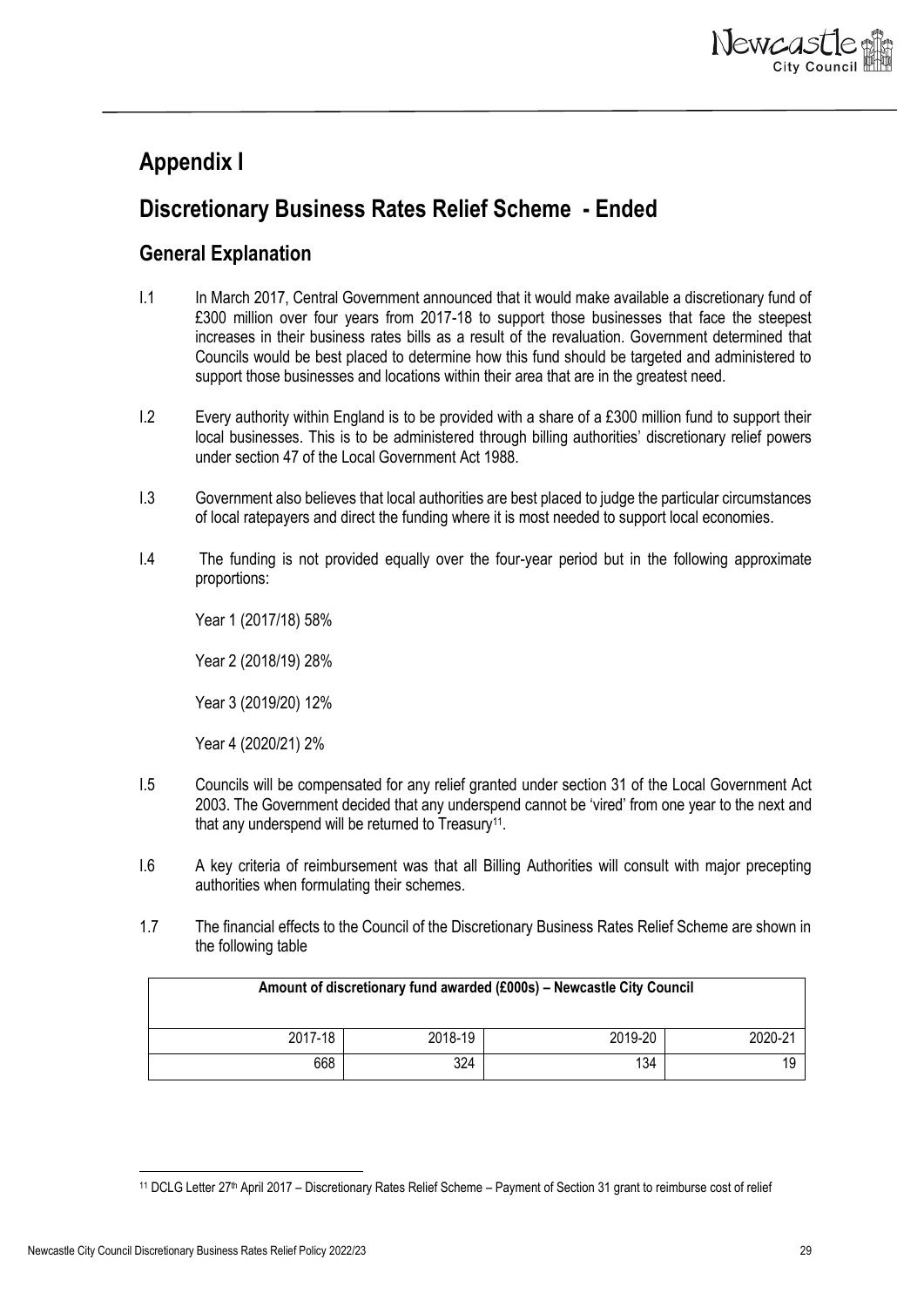

#### <span id="page-29-0"></span>**Consultation**

- I.8 The Council has consulted with the major preceptors in relation to this scheme and has taken their comments into account when determining the eligibility criteria.
- I.9 The grant determination encourages consultation with 'relevant authorities'. Relevant authorities for the purposes of this scheme means:
	- a. Any major precepting authority; and
	- b. Any combined authority.

### <span id="page-29-1"></span>**Subsidy Control (Previously State Aid)**

I.11 The rules relating to Subsidy Control (as defined within section 5 of this policy) apply. The Council will ensure full compliance in this area to ensure that relief can be given to the most deserving ratepayers.

#### <span id="page-29-2"></span>**Decisions by the Council**

- I.12 Decisions by the Council are made directly in line with the Scheme of Delegation as outlined within section 7 of this policy. Any decision to award relief under this scheme will follow the core principles of the Council's discretionary relief policy as defined by section 3.8.
- I.13 It should be noted that whilst the funding from Central Government for Discretionary Business Rate Relief Scheme is limited, the decision of the Council whether to award any relief under this scheme will not take account of the level of any funding.

### <span id="page-29-3"></span>**Discretionary Business Rate Relief Scheme– the Council's policy for granting discretionary relief.**

#### <span id="page-29-4"></span>**The application of relief under this scheme**

- I.14 The Council will look to simplify the process wherever possible by automatically applying this relief to businesses that satisfy the qualifying criteria. It will encourage any ratepayers to apply for the relief if it appears that the relief has not been applied when the criteria has been met. It expects ratepayers to provide such information as is required by the Council to support their application.
- I.15 The Council has decided that relief under the scheme will be awarded using the following criteria:
	- a. The scheme is designed to assist ratepayers who have suffered significant increases in rate liability due to the revaluation and the subsequent increase to their rateable value;
		- i. In assessing any potential entitlement to an award under this scheme, the Council will adopt the government's existing transitional arrangements contained within The Non-Domestic Rating (Chargeable Amounts) (England) Regulations 2016 and apply the additional relief where appropriate.
	- b. Relief will be awarded where the calculation in (I.15a) above will result in an increase of more than 7.5% for properties with a rateable value between £20,001 and £100,000 and more than 10% for properties with a rateable value between £100,001 and £200,000;
	- c. The capped increase will be adjusted for inflation based on the RPI at September 2016;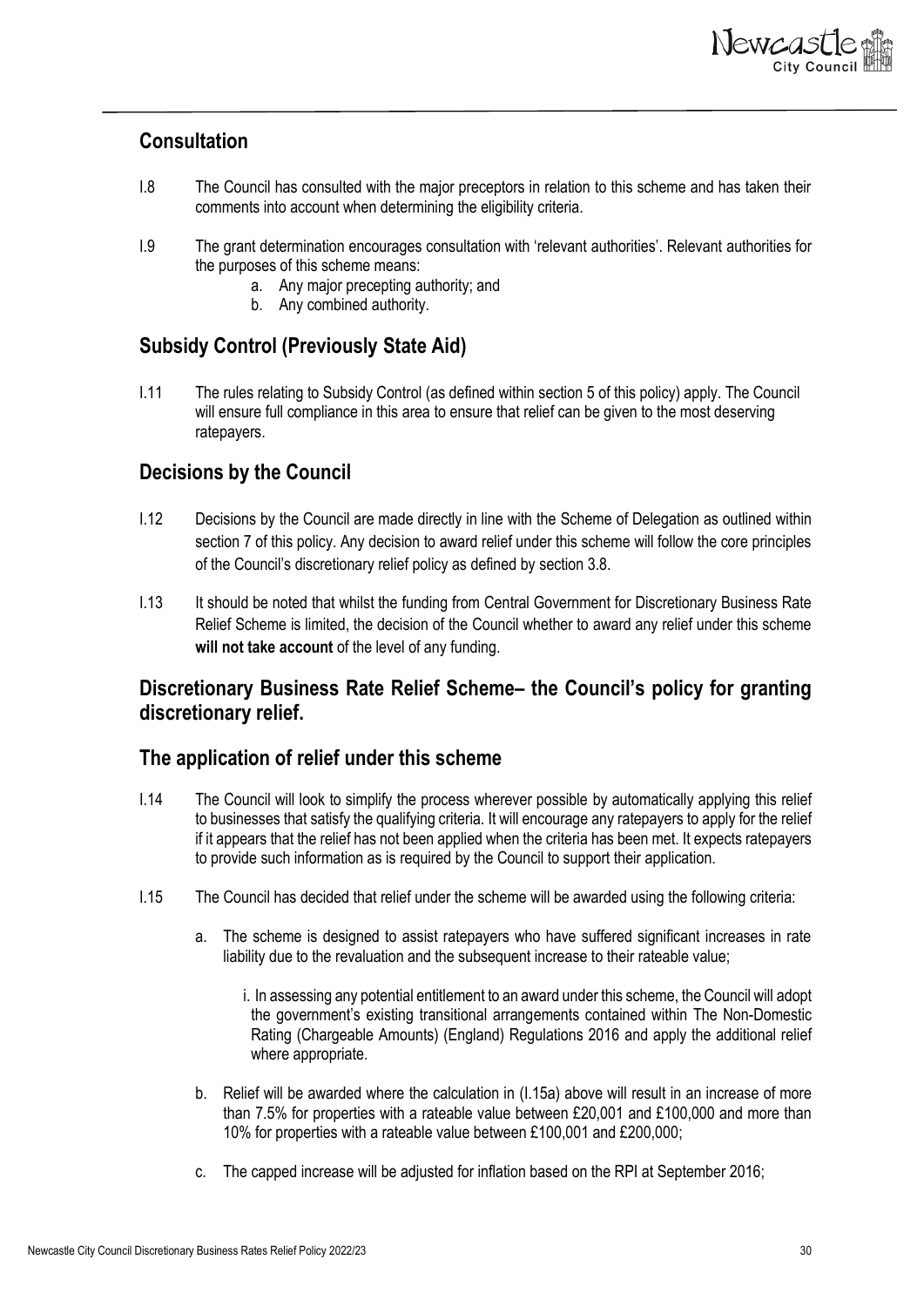

- d. Relief will only be given to premises which are liable for occupied rates. No relief within this scheme will be granted for unoccupied premises;
- e. Relief will only be granted to ratepayers who were in occupation at 31<sup>st</sup> March 2017 and in occupation on 1st April 2017 and for each day subsequently.
- f. Ratepayers taking up occupation after the 1st April 2017 will **not** be eligible for relief on the basis that new ratepayers would not have suffered from increases due to a revaluation;
- g. Relief will be targeted to local businesses and will be applied where only **one property in the UK** is occupied;
- h. Relief will **not** be awarded where:
	- i. mandatory relief is awarded; or<br>ii. properties are used for the p
	- properties are used for the provision or supply of education or medical services including all NHS facilities, doctors, dentists, osteopaths, chiropractors; or
	- iii. properties are used by government and public sector bodies such as law courts, fire stations; or
	- iv. properties are used for activities that are not considered to be in line with the council's vision, values and priorities; or
	- v. where the ratepayer has applied for a reduction under S44a of the Local Government Finance Act 1988; or
	- vi. the hereditament has an increase in Rateable Value after the  $1<sup>st</sup>$  April 2017 which increases the rate charge above the 1st April 2017 value.

#### <span id="page-30-0"></span>**Amount of Relief**

I.16 The amount of relief is tapered and will be calculated as follows:

**2017/18:** Award = Additional relief required to cap the increases calculated in (I.15a above)

**2018/19:** Award = 50% of the relief awarded in 2017/18

**2019/20:** Award = 50% of the relief awarded in 2018/19

**2020/21:** Award = 10% of the relief awarded in 2019/20

#### <span id="page-30-1"></span>**Variation and amendment of relief under the scheme**

- I.17 As with all reliefs, the amount of relief awarded under the Discretionary Businesses Rates relief scheme will be recalculated in the event of a change of circumstances. This will include, for example, a backdated change to the rateable value or the hereditament. This change of circumstances could arise during the year in question or during a later year.
- I.18 The council reserves the right to vary the above capped increase to utilise all of the available government funding.
- I.19 The Non-Domestic Rating (Discretionary Relief) Regulations 1989 (S.I. 1989/1059) requires the Council to provide ratepayers with at least one year's notice in writing before any decision to revoke or vary a decision so as to increase the amount the ratepayer has to pay takes effect. Such a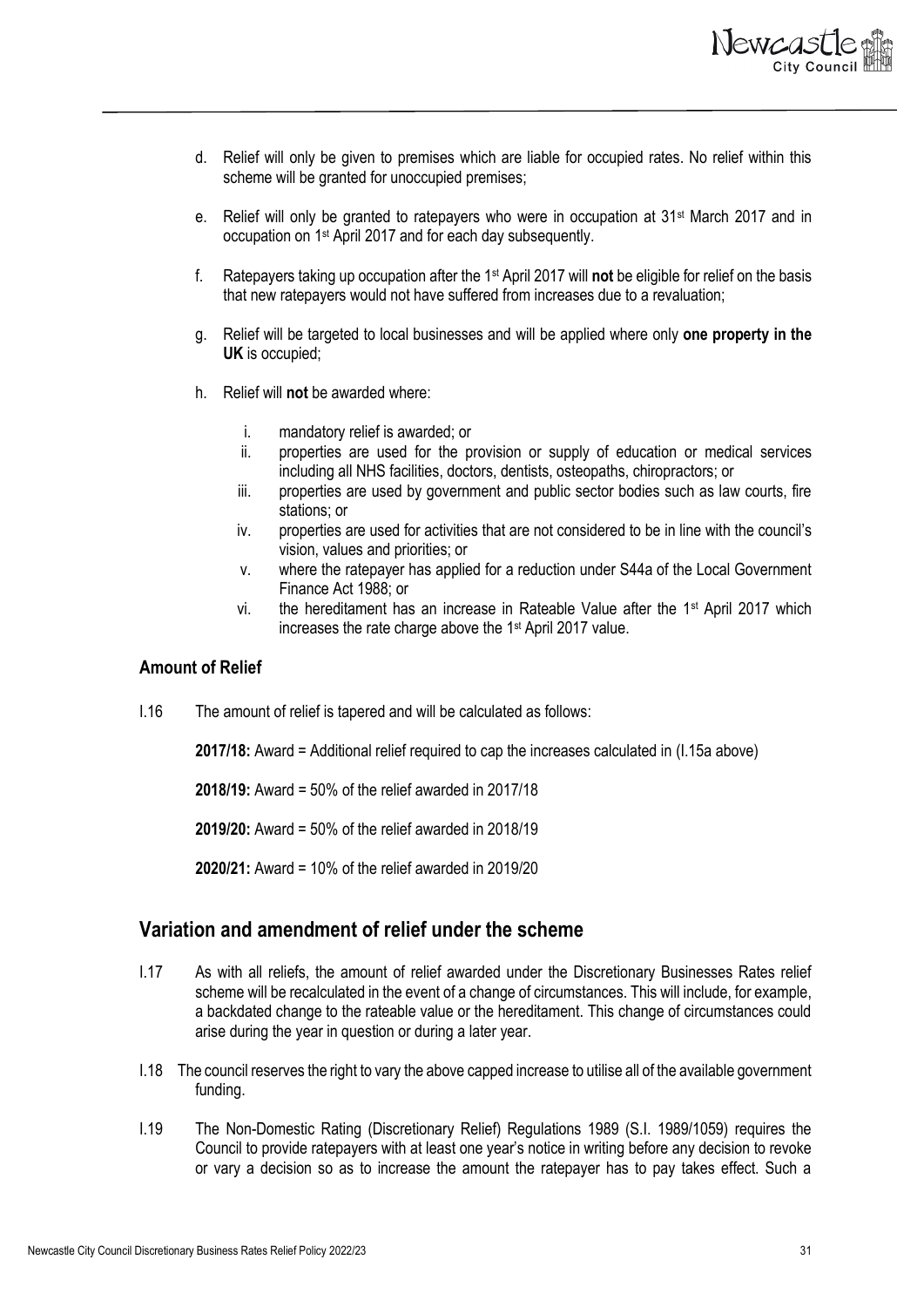

revocation or variation of a decision can only take effect at the end of a financial year. But within these regulations, the Council may still make decisions which are conditional upon eligibility criteria or rules for calculating relief which allow the amount of relief to be amended within the year to reflect changing circumstances.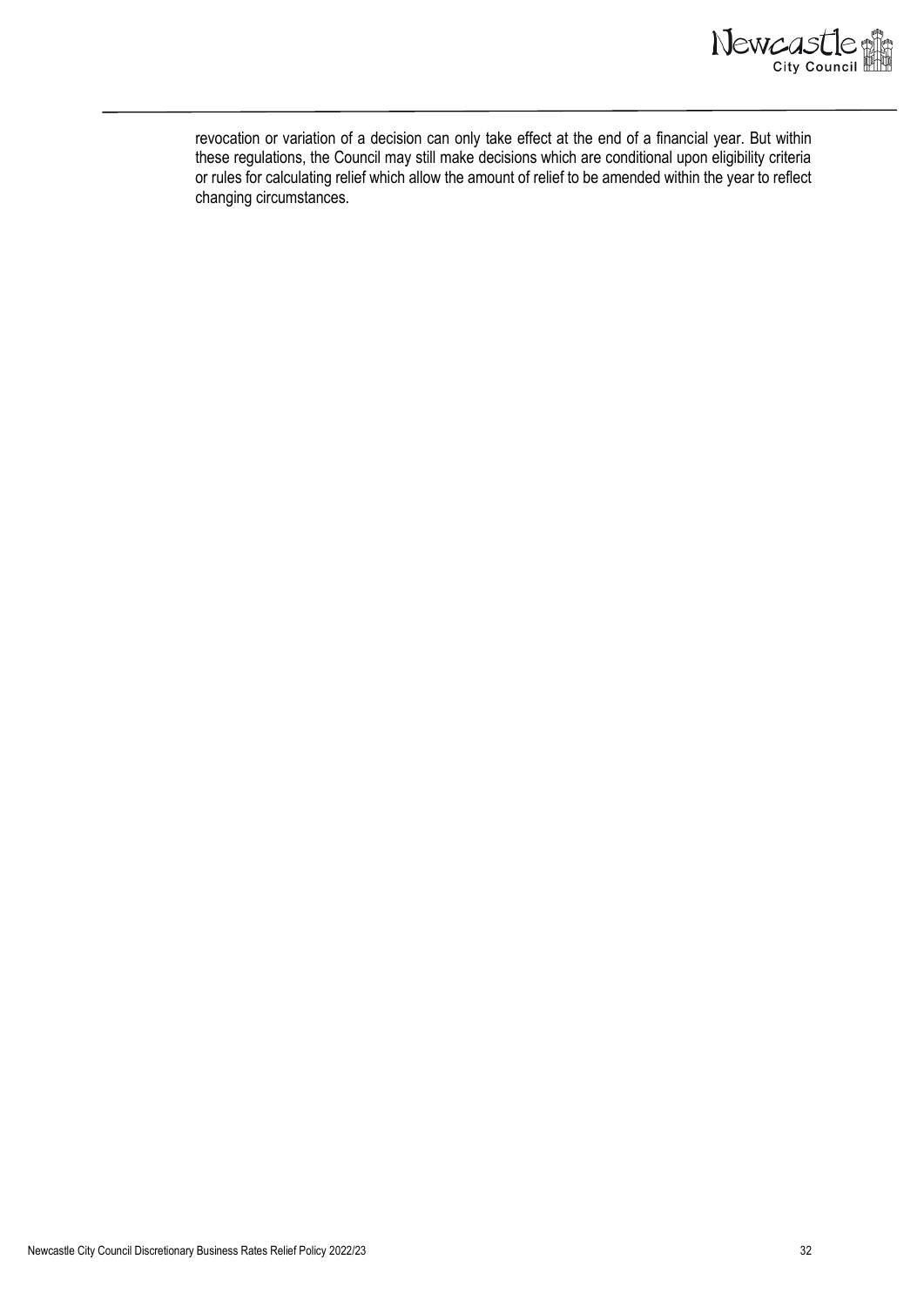

# <span id="page-32-0"></span>**Appendix J**

# <span id="page-32-1"></span>**Retail Rate Relief and Retail Hospitality and Leisure Rate Relief**

### <span id="page-32-2"></span>**General Explanation**

- J.1 Central Government announced in the Budget on 29 October 2018 that it will provide a business rates Retail Discount scheme for occupied retail properties with a rateable value of less than £51,000 in each of the years 2019-20 and 2020-21. The value of discount was one third of the bill, applied after mandatory reliefs and other discretionary reliefs funded by section 31 grants were been applied. Where an authority applies a locally funded relief, for instance a hardship fund, under section 47 this is must be applied after the Retail Discount.
- J.2 In December 2019 Central Government announced that this relief would be increased to 50%. In March 2020, as a result of the Covid-19 pandemic the government expanded the range of businesses eligible for relief to include hospitality and leisure businesses, abolished the £51,000 cap and increased the rate of relief to 100%. The scheme became known as the Expanded Retail Discount (ERD) Scheme. For the financial year 2021/22 the government continued the scheme but changed the reliefs so that 100% relief was applied from 1 April 2021 to 30 June 2021 and 66% relief was applied from 1 July 2021 to 31 March 2022. The scheme has been extended for the financial year 2022/2023 with the level of relief for qualifying businesses set at 50%. As this is a temporary measure for 2022/2023 Central Government is not changing the legislation around the reliefs available to these properties. Instead the Government will, in line with the eligibility criteria set out in the government's guidance, reimburse local authorities that use their discretionary relief powers, introduced by the Localism Act (under section 47 of the Local Government Finance Act 1988, as amended) to grant relief. The government's guidance is available at: amended) to grant relief. The government's guidance is available at: https://www.gov.uk/government/publications/business-rates-retail-discount-guidance.
- J.3 Central government will fully reimburse local authorities for the local share of the discretionary relief (using a grant under section 31 of the Local Government Act 2003).
- J.4 The relief is to be known as the 'Retail Hospitality and Leisure Discount'

### <span id="page-32-3"></span>**Who is eligible for the relief and how much relief will be available?**

- J.5 Properties that will benefit from the relief will be occupied hereditaments that are wholly or mainly being used for the purposes listed below. There is a cash cap for 2022/2023 for £110,000 per business.
- J.6 To qualify for the relief the hereditament should be wholly or mainly being used:
	- i. as shops, restaurants, cafes, drinking establishments, cinemas and live music venues,
	- ii. for assembly and leisure; or
	- iii. as hotels, guest and boarding premises and self-catering accommodation.

To qualify for the relief the property should be wholly or mainly be used for the above qualifying purposes. In a similar way to other reliefs (such as charity relief), this is a test on use rather than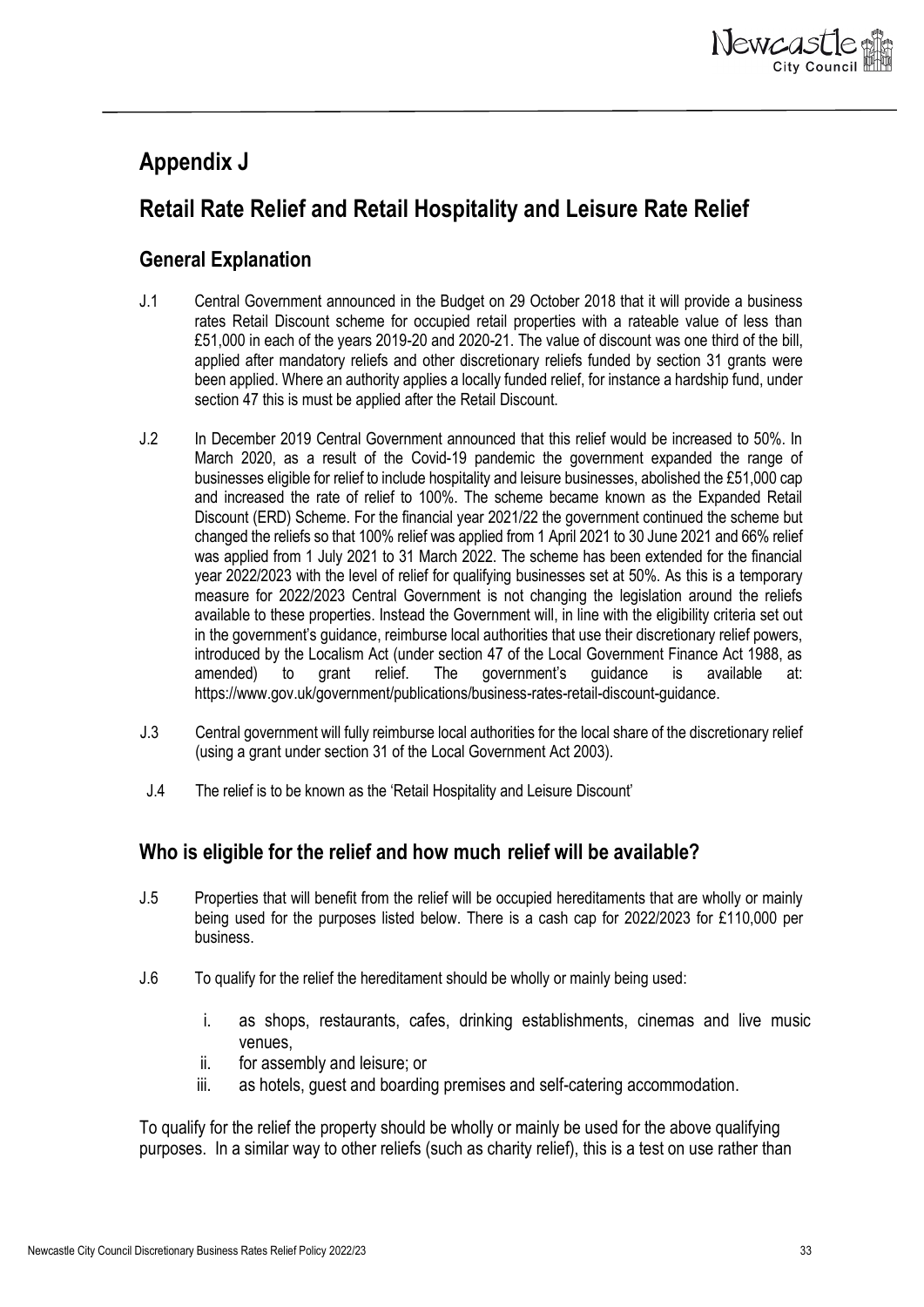

occupation. Therefore, properties which are occupied but not wholly or mainly used for the qualifying purpose will not qualify for the relief.

J.7 The list below sets out the types of uses that the government does not consider to be an eligible use for the purposes of this relief.

- i. Properties that are being used for the provision of the following services to visiting members of the public:
	- Financial services (e.g., banks, building societies, cash points, bureaux de change, short-term loan providers, betting shops)
	- Medical services (e.g., vets, dentists, doctors, osteopaths, chiropractors)
	- Professional services (e.g., solicitors, accountants, insurance agents/ financial advisers, employment agencies, estate agents, letting agents)
	- Post office sorting offices
- ii. Properties that are not reasonably accessible to visiting members of the public

#### **Calculation of relief**

- J.8 The total amount of government-funded relief available for each property for 2022-23 under this scheme is 50% of the bill, after mandatory reliefs and other discretionary reliefs funded by section 31 grants have been applied, excluding those where local authorities have used their discretionary relief powers introduced by the Localism Act which are not funded by section 31 grants. Councils may use their discretionary powers to offer further discounts outside this scheme. However, where an authority applies a locally funded relief, sometimes referred to as a hardship fund, under section 49 this is must be applied after the Retail Discount.
- J.9 Ratepayers that occupy more than one property will be entitled to relief for each of their eligible properties, subject to the cap cash of £110,00 per business (for 2022/23) and to Subsidy Control Limits.
- J.10 The rules for subsidy control (as set out in section 5) will apply to this relief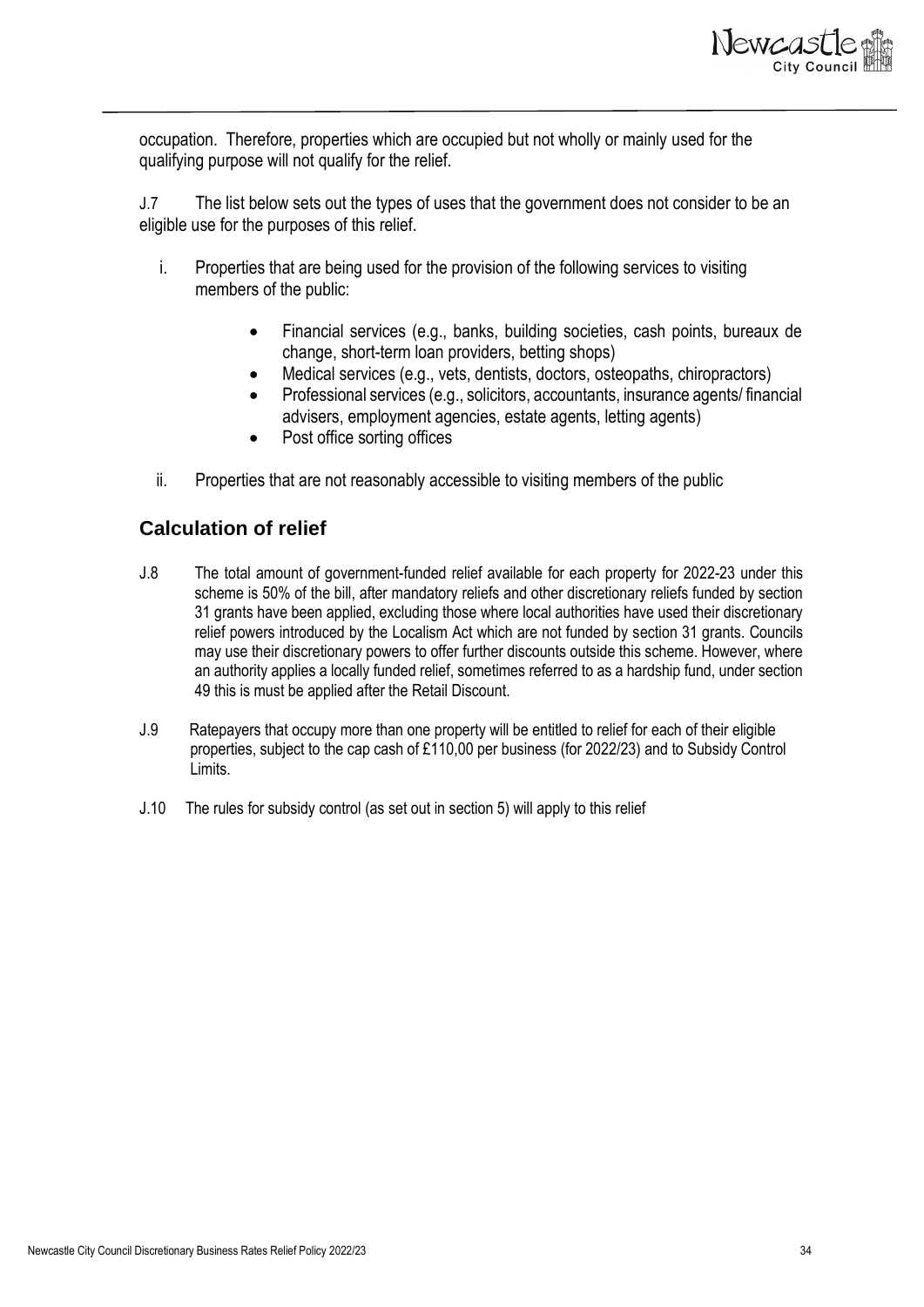

### <span id="page-34-0"></span>**Appendix K**

### <span id="page-34-1"></span>**Section 49 – Hardship Relief**

#### <span id="page-34-2"></span>**General explanation**

J.1 The Council is able to exercise its discretion under Section 49 of the Local Government Finance Act 1988 to provide either partial or full relief for non-domestic rate payments in cases of hardship where it would be reasonable to do so having due regard to the interests of council tax payers in general.

### <span id="page-34-3"></span>**Section 49 Hardship Relief – the Council's Policy**

- J.2 The Council will consider applications for hardship relief from individuals and organisations based on their own merits on a case-by-case basis. The Revenues, Benefits & Exchequer Services Manager will consider applications. Application forms are available at the following link: [https://www.newcastle.gov.uk/sites/default/files/wwwfileroot/business/business\\_rates/remission\\_appli](https://www.newcastle.gov.uk/sites/default/files/wwwfileroot/business/business_rates/remission_application_form__jun_2013.pdf) [cation\\_form\\_\\_jun\\_2013.pdf](https://www.newcastle.gov.uk/sites/default/files/wwwfileroot/business/business_rates/remission_application_form__jun_2013.pdf)
- J.3 In making decisions on whether to award the relief the Council takes into account the following criteria (not listed in any priority):
	- Any reduction or remission of rates on the grounds of hardship should be the exception rather than the rule;
	- Any reduction of the rates must be shown to be significant to the future viability of the business;
	- The business must continue to trade:
	- Cash flow forecasts for a minimum of the next twelve months must be provided together with a comprehensive Business Plan incorporating a brief history of the business;
	- The test of "hardship" is not strictly confined to financial hardship and that this, in itself, is not a deciding factor;
	- The loss of the business would reduce amenities of an area if it is the sole provider of a service in the area;
	- Details of any state aid or subsidy control, grants or subsidies either from central of local government over the previous three years;
	- The loss of the business would worsen the employment prospects in the area;
	- The interests of the Council Tax payers of the area would be best served by awarding the relief;
	- The business must demonstrate how it is beneficial to the local community and why it is currently suffering financial hardship;
	- The business provides employment to local residents in an area where employment opportunities are limited;
	- Independent advice given by banks or financial advisors should be sought to demonstrate the future viability of the business;
	- Applications will only be considered where signed by the ratepayer, or, where an organisation is the ratepayer, an appropriately authorised representative of the organisation; and
	- The ratepayer will provide additional information as deemed necessary by the Council to be essential in order for a fair evaluation of the application.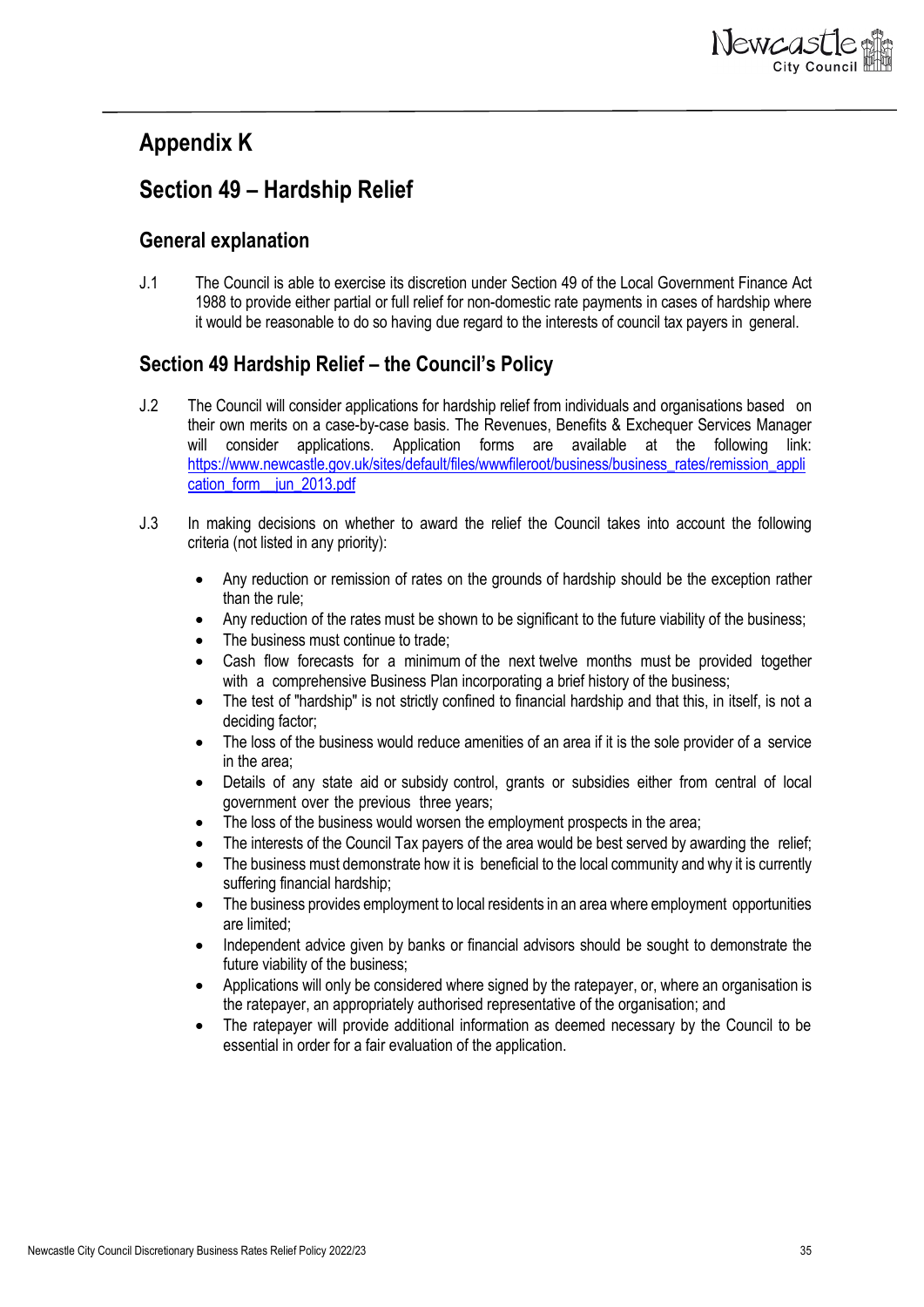

### <span id="page-35-0"></span>**Appendix L**

### <span id="page-35-1"></span>**Transitional Relief Scheme**

### <span id="page-35-2"></span>**General Explanation**

- L.1 The Transitional Relief scheme was introduced in 2017 to help those ratepayers who were faced with higher bills as a result of the 2017 revaluation. The Transitional Relief Scheme was scheduled to finish on 31 March 2022 at the end of the 5-year revaluation cycle. As the next revaluation has been delayed by the government the scheme has been extended for another year. This is a temporary measure so Central Government will not change the primary legislation. It does not mean that the council has any discretion in who receives this relief or at what rate. It simply allows us to award the relief without a change in legislation.
- L.2 The transitional relief scheme will be applied in accordance with the current statutory scheme (As prescribed in the Non-Domestic Rating (Chargeable Amounts) (England) Regulations 2016 No. 1265) except that:

a. the cap on increases for small properties (with a rateable value of less than or equal to £20,000/£28,000 in London) in 2022/23 should be assumed to be 15%

b. the cap on increases for other properties (up to and including £100,000 rateable value) in 2022/23 should be assumed to be 25%

### <span id="page-35-3"></span>**Who is eligible for the relief and how much relief will be available?**

L.3 Properties that will benefit from transitional relief will be those with a rateable value up to and including £100,000 who would have received transitional relief in 2022/23. In line with the existing thresholds in the transitional relief scheme the £100,000 rateable value threshold should be based on the rateable value shown for 1 April 2017 or the substituted day in the cases of splits and mergers.

### **Calculation of Transitional Relief**

- L.4 Transitional Relief will be automatically calculated after the qualifying businesses are identified. However, as the award of Transitional Relief is subject to Subsidy Control Limits (formerly State Aid as set out in section 5) businesses will be required to inform the council of details of other subsidies received where it appears that the subsidy limit may be breached.
- L.5 As with the current transitional relief scheme the amount of the relief awarded may be recalculated in the event of a change of circumstances.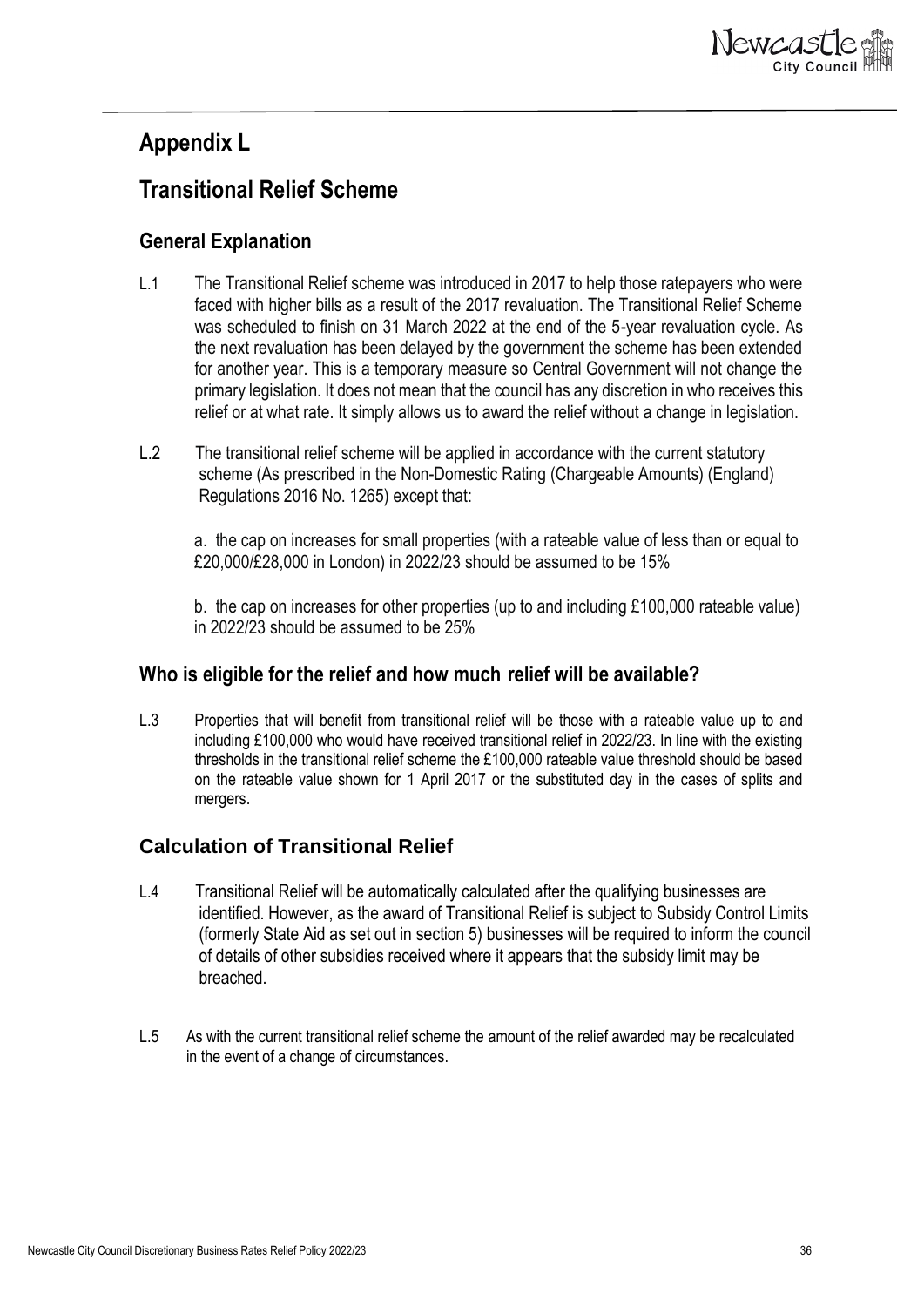

#### <span id="page-36-0"></span>**Appendix M**

#### <span id="page-36-1"></span>**Covid-19 Additional Relief Fund (CARF)**

#### <span id="page-36-2"></span>**General Explanation**

- M.1 In December 2021 Central Government announced additional funding for Covid-19 Additional Relief Fund (CARF) to support businesses in England adversely affected by Covid-19 restrictions; businesses that were unable to adequately adapt to the impact, that have not been eligible for existing support that is linked to business rates. The Council has been allocated £8,320,663 to reduce net chargeable amounts in respect of 2021/2022.
- M.2 As this is a temporary measure for 2021/2022 Central Government is not changing the legislation around the reliefs available to these properties. In line with the eligibility criteria set out in the government's guidance, Central Government will reimburse local authorities that use their discretionary relief powers, introduced by the Localism Act (under section 47 of the Local Government Finance Act 1988, as amended) to grant relief. The government's guidance is available at: [CARF Guidance.docx](https://assets.publishing.service.gov.uk/government/uploads/system/uploads/attachment_data/file/1041468/CARF_LA_Guidance.pdf)  [\(publishing.service.gov.uk\)](https://assets.publishing.service.gov.uk/government/uploads/system/uploads/attachment_data/file/1041468/CARF_LA_Guidance.pdf)
- M.3 Central government will fully reimburse local authorities for the local share of the discretionary relief up to the maximum level of their allocations. (using a grant under section 31 of the Local Government Act 2003). Once the Council's full allocation has been awarded the relief fund will close.
- M.4 The relief is to be known as the 'Covid-19 Additional Relief Fund (CARF)' and all determinations by the Council must be made by 30 September 2022

#### **Who is eligible for the relief and how much relief will be available?**

- M.5 Ratepayers occupying hereditaments shown in the commercial rating list during the financial period 1 April 2021 to 31 March 2022, that were liable for business rates in 2021/2022, and not eligible for existing support related to business rates. The relief will be a percentage reduction in the net bill that was issued for 2021/2022. The minimum amount of relief for per business is £100 for 2021/2022 and the maximum amount of relief per business is £110,000 for 2021/22.
- M.6 Not all ratepayers will qualify for the relief. The list below sets out the types of uses that Central government does not consider to be eligible for this relief:
	- iv. Ratepayers who for the same period of the relief either are or would have been eligible for the Extended Retail Discount (covering Retail, Hospitality and Leisure), the Nursery Discount or the Airport and Ground Operations Support Scheme (AGOSS).
	- v. Unoccupied hereditaments other than those instructed by Central Government to close temporarily.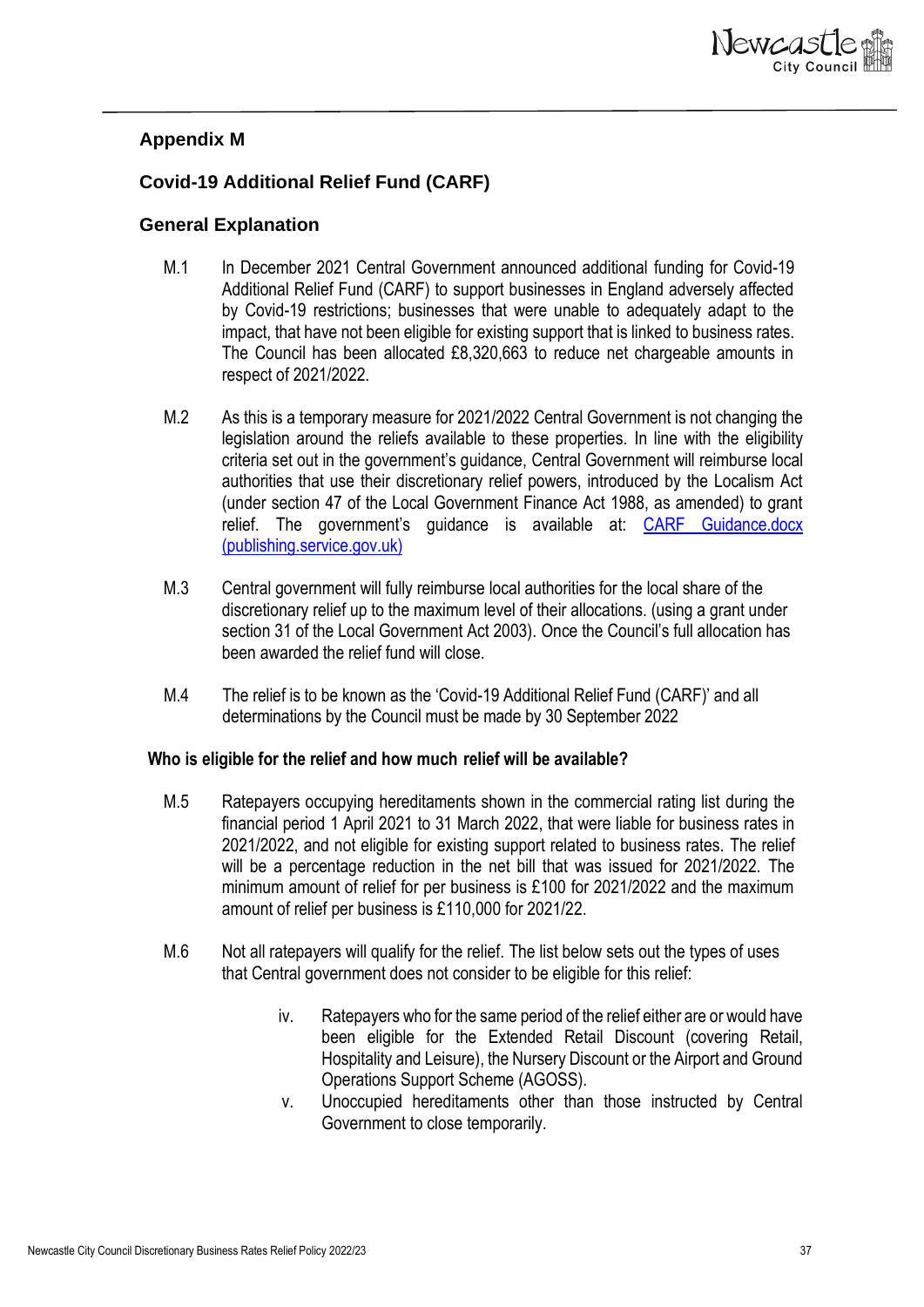

- M.7 The list below sets out the types of uses that this Council does not consider to be eligible for this relief:
	- i. Exempt properties
	- ii. Any hereditament (such as ATMs) that are in the process of being removed from the commercial rating list
	- iii. Insolvent companies, dormant companies, companies in administration, companies in receipt of a striking off notice or a proposal to strike-off, bankrupt ratepayers, IVA, CVA, Debt Relief Orders, Breathing Space Respite.
	- iv. Government and council occupied hereditaments
	- v. Police buildings
	- vi. NHS buildings that are likely to breach subsidy limits
	- vii. Educational facilities that are likely to breach subsidy limits

Businesses that engage in rate mitigation schemes (such as periodic intermittent occupation) will not be considered for this type of relief.

#### <span id="page-37-0"></span>**Calculation of Relief**

M.8 The total percentage of relief available for each eligible property for 2021-22 under this scheme will be determined by the rateable value of the property as detailed below:

| size   | Rateable value range | % relief applied to net charges |
|--------|----------------------|---------------------------------|
| micro  | $0-12k$              | 100%                            |
| small  | over 12k up to 15k   | 75%                             |
| medium | over 15k up to 51k   | 50%                             |
| large  | Over 51k             | 5%                              |

- M.9 The total percentage of relief will be calculated on the net charges after mandatory reliefs and other discretionary reliefs have been applied.
- M.10 Ratepayers that pay business rates for more than one property will be entitled to relief for each of the eligible properties, subject to a minimum of £100 per business and a cap cash of £110,000 per business (for 2021/22) and to Subsidy Control Limits.
- M.11 The rules for subsidy control (as set out in section 5) will apply to this relief

#### <span id="page-37-1"></span>**Administration of Relief**

M.12 The relief will be applied by direct award except where it appears as though an organisation may breach subsidy limits. These organisations will be invited to apply so the relief will be withheld until the applications are received and assessed.

#### **Reconsideration Process**

M.13 The COVID-19 Additional Relief Fund is awarded entirely at the discretion of the